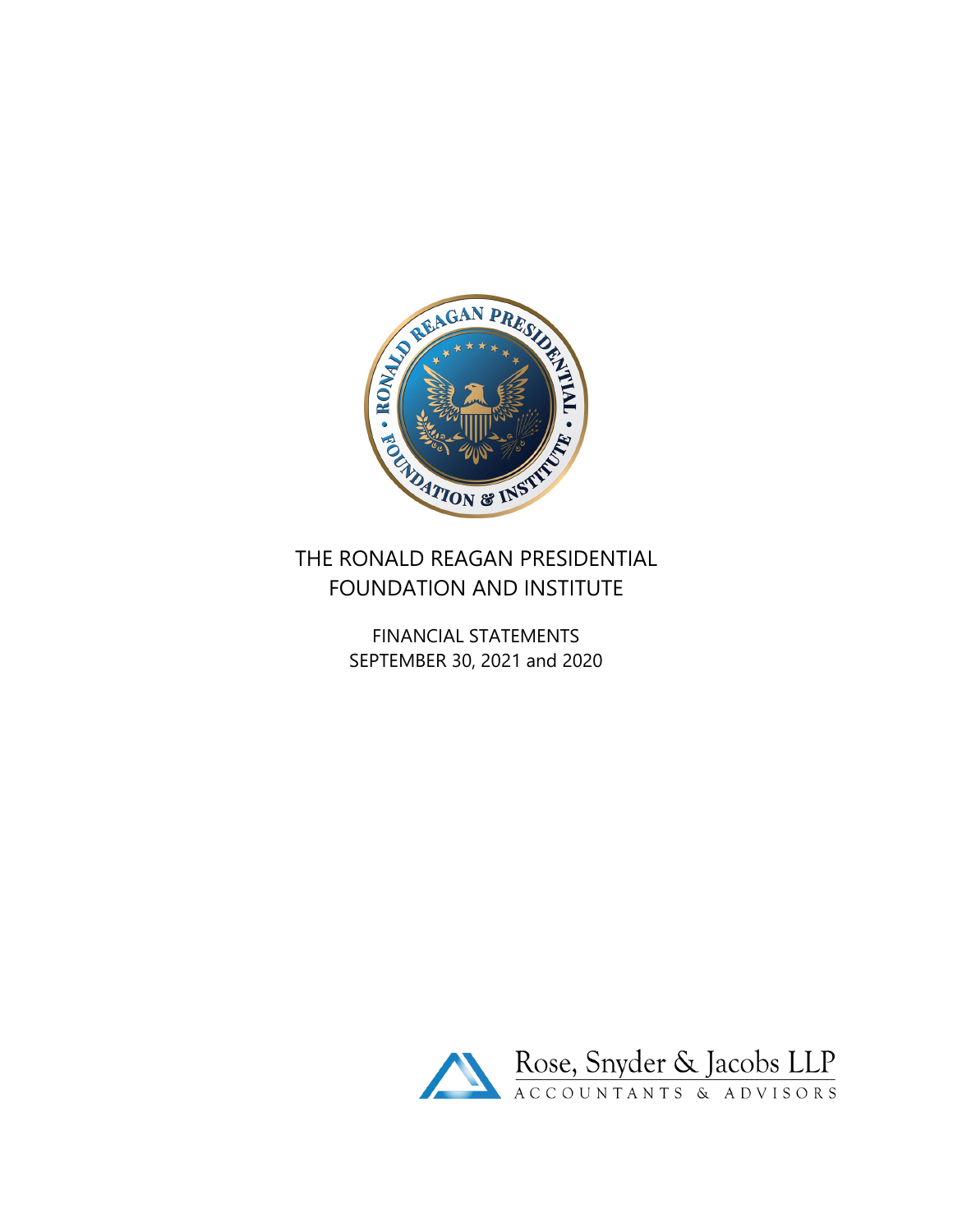# TABLE OF CONTENTS

|                                     | <b>PAGE</b> |
|-------------------------------------|-------------|
| <b>INDEPENDENT AUDITORS' REPORT</b> | $1 - 2$     |
| <b>FINANCIAL STATEMENTS</b>         |             |
| STATEMENTS OF FINANCIAL POSITION    | 3           |
| STATEMENTS OF ACTIVITIES            | $4 - 5$     |
| STATEMENTS OF FUNCTIONAL EXPENSES   | $6 - 7$     |
| STATEMENTS OF CASH FLOWS            | 8           |
| NOTES TO FINANCIAL STATEMENTS       | 9 - 28      |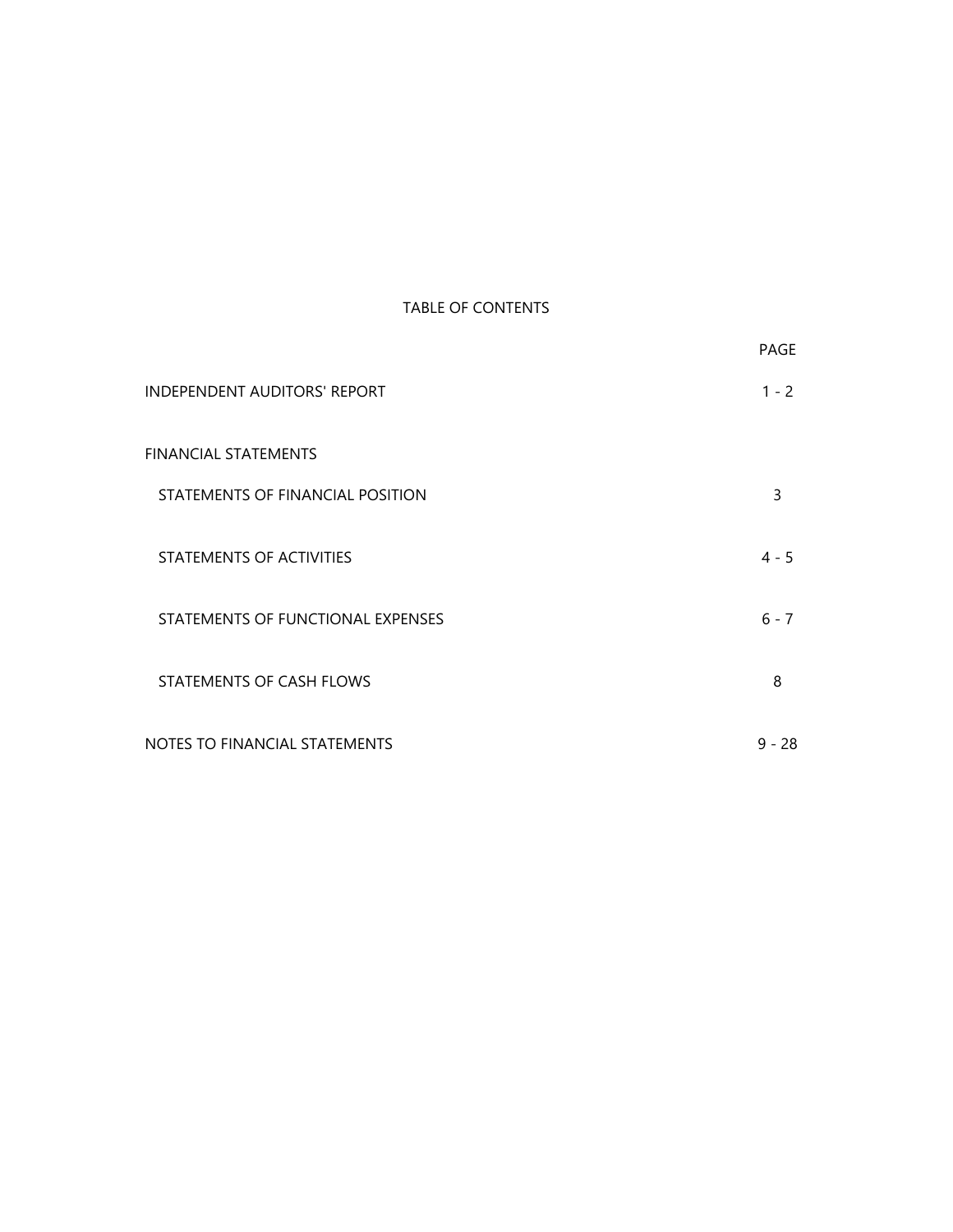

#### **INDEPENDENT AUDITORS' REPORT**

To the Board of Trustees The Ronald Reagan Presidential Foundation and Institute

#### **Opinion**

We have audited the accompanying financial statements of The Ronald Reagan Presidential Foundation and Institute (the "Foundation") (a nonprofit organization), which comprise the statements of financial position as of September 30, 2021 and 2020, and the related statements of activities, functional expenses, and cash flows for the years then ended, and the related notes to the financial statements.

In our opinion, the financial statements referred to above present fairly, in all material respects, the financial position of The Ronald Reagan Presidential Foundation and Institute as of September 30, 2021 and 2020, and the changes in its net assets and its cash flows for the years then ended in accordance with accounting principles generally accepted in the United States of America.

#### **Basis for Opinion**

We conducted our audits in accordance with auditing standards generally accepted in the United States of America. Our responsibilities under those standards are further described in the Auditor's Responsibilities for the Audit of the Financial Statements section of our report. We are required to be independent of The Ronald Reagan Presidential Foundation and Institute and to meet our other ethical responsibilities in accordance with the relevant ethical requirements relating to our audits. We believe that the audit evidence we have obtained is sufficient and appropriate to provide a basis for our audit opinion.

## **Responsibilities of Management for the Financial Statements**

Management is responsible for the preparation and fair presentation of the financial statements in accordance with accounting principles generally accepted in the United States of America, and for the design, implementation, and maintenance of internal control relevant to the preparation and fair presentation of financial statements that are free from material misstatement, whether due to fraud or error.

In preparing the financial statements, management is required to evaluate whether there are conditions or events, considered in the aggregate, that raise substantial doubt about the Foundation's ability to continue as a going concern within one year after the date that the financial statements are available to be issued.



Member of Russell Bedford Internationala global network of independent professional services firms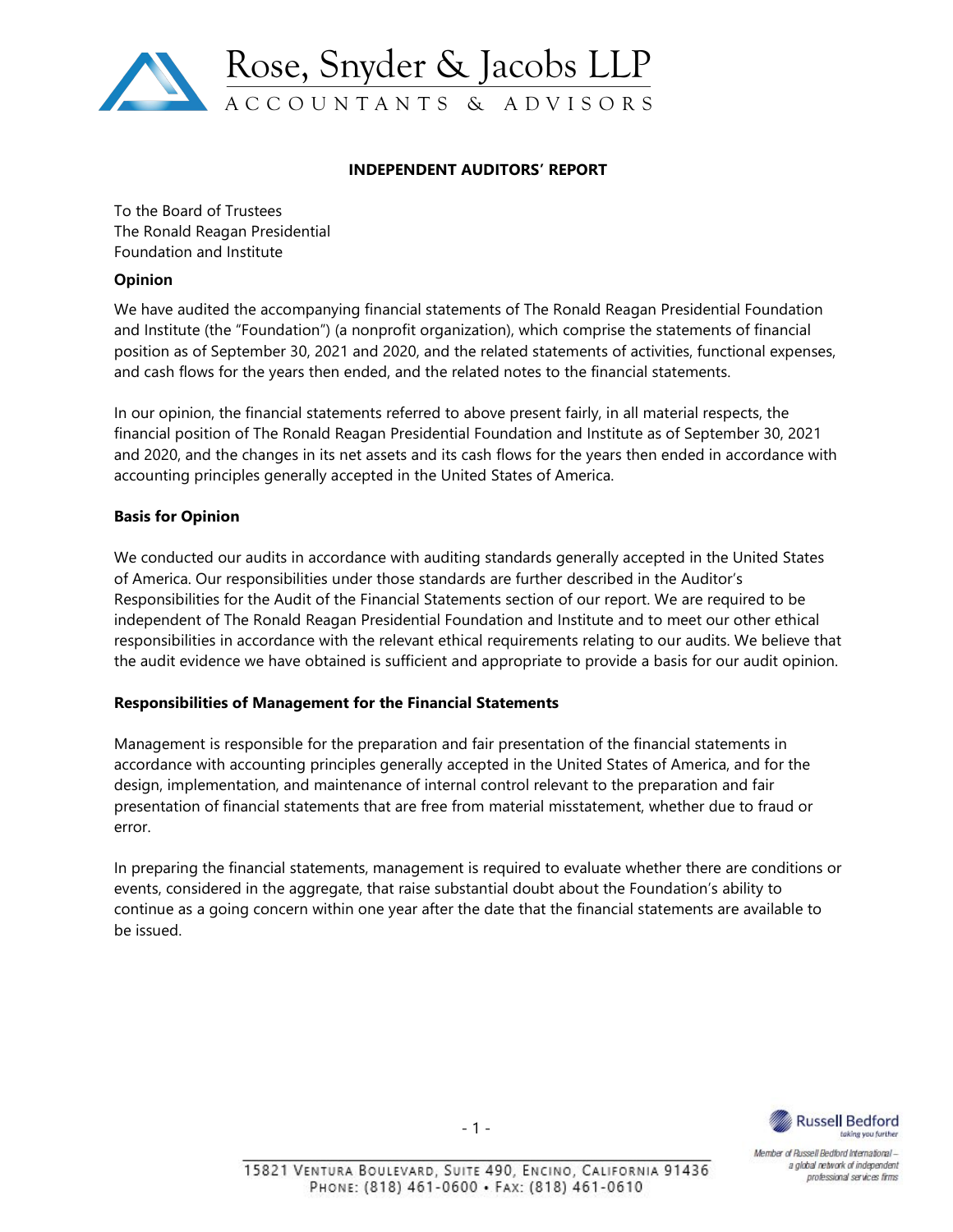## **Auditor's Responsibilities for the Audit of the Financial Statements**

Our objectives are to obtain reasonable assurance about whether the financial statements as a whole are free from material misstatement, whether due to fraud or error, and to issue an auditor's report that includes our opinion. Reasonable assurance is a high level of assurance but is not absolute assurance and therefore is not a guarantee that an audit conducted in accordance with generally accepted auditing standards will always detect a material misstatement when it exists. The risk of not detecting a material misstatement resulting from fraud is higher than for one resulting from error, as fraud may involve collusion, forgery, intentional omissions, misrepresentations, or the override of internal control. Misstatements are considered material if there is a substantial likelihood that, individually or in the aggregate, they would influence the judgment made by a reasonable user based on the financial statements.

In performing an audit in accordance with generally accepted auditing standards, we:

- Exercise professional judgment and maintain professional skepticism throughout the audit.
- Identify and assess the risks of material misstatement of the financial statements, whether due to fraud or error, and design and perform audit procedures responsive to those risks. Such procedures include examining, on a test basis, evidence regarding the amounts and disclosures in the financial statements.
- Obtain an understanding of internal control relevant to the audit in order to design audit procedures that are appropriate in the circumstances, but not for the purpose of expressing an opinion on the effectiveness of the Foundation's internal control. Accordingly, no such opinion is expressed.
- Evaluate the appropriateness of accounting policies used and the reasonableness of significant accounting estimates made by management, as well as evaluate the overall presentation of the financial statements.
- Conclude whether, in our judgment, there are conditions or events, considered in the aggregate, that raise substantial doubt about Foundation's ability to continue as a going concern for a reasonable period of time.

We are required to communicate with those charged with governance regarding, among other matters, the planned scope and timing of the audit, significant audit findings, and certain internal control related matters that we identified during the audit.

Rose, Snyder & Jacobs LLP

Rose, Snyder & Juds LLP

Encino, California February 9, 2022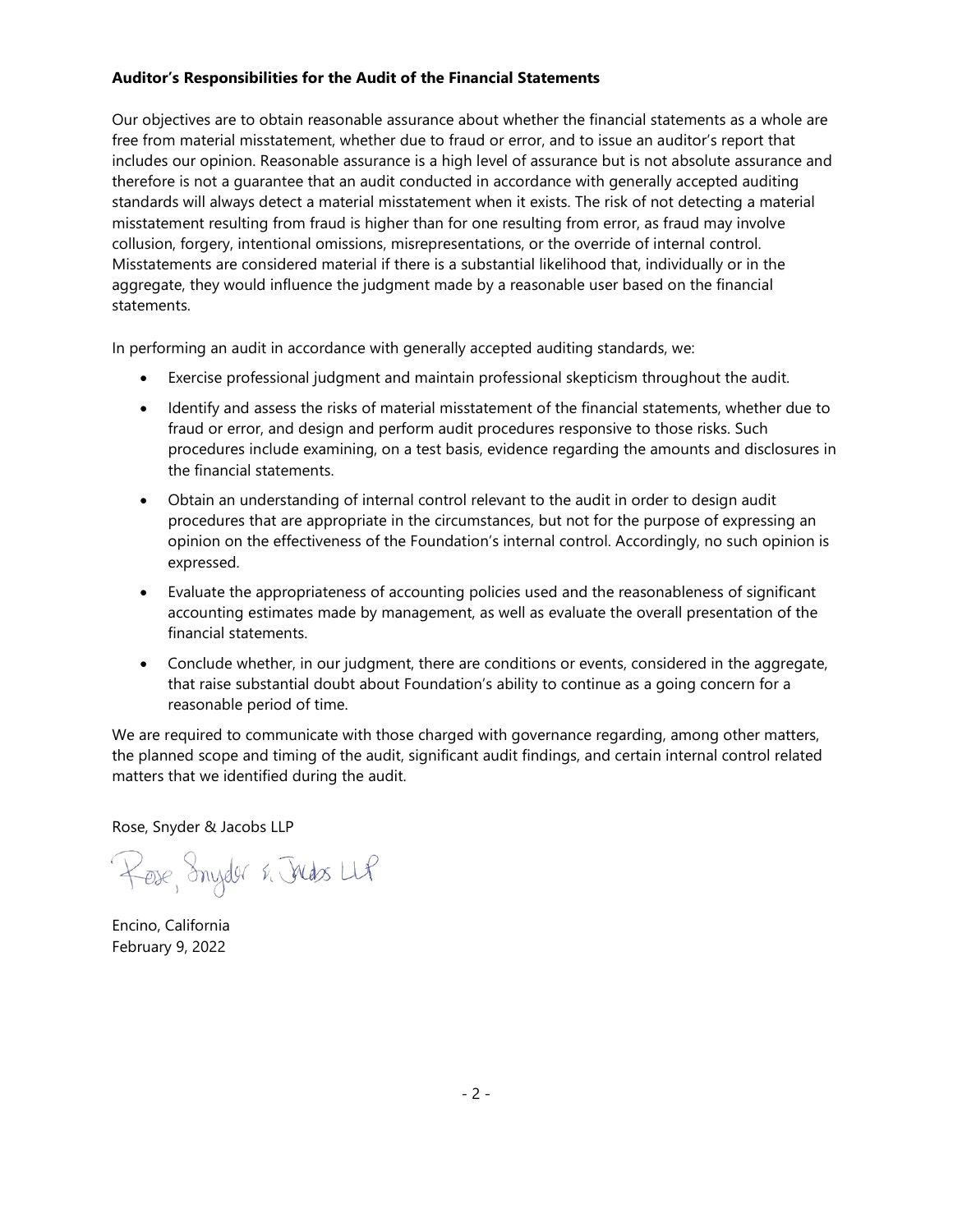# THE RONALD REAGAN PRESIDENTIAL FOUNDATION AND INSTITUTE STATEMENTS OF FINANCIAL POSITION SEPTEMBER 30, 2021 AND 2020

| <b>ASSETS</b>                                                                                                                                                                                      |                                                      |                                             |
|----------------------------------------------------------------------------------------------------------------------------------------------------------------------------------------------------|------------------------------------------------------|---------------------------------------------|
|                                                                                                                                                                                                    | 2021                                                 | 2020                                        |
| <b>CURRENT ASSETS</b><br>Cash and cash equivalents<br>Pledges receivable - net (notes 3 and 14)<br>Museum store inventory - net<br>Prepaid expenses, accounts receivable and                       | \$<br>3,986,688<br>1,410,415<br>828,796              | \$<br>5,001,573<br>2,443,271<br>827,233     |
| other assets (notes 4 and 11)                                                                                                                                                                      | 1,584,956                                            | 1,163,073                                   |
| <b>TOTAL CURRENT ASSETS</b>                                                                                                                                                                        | 7,810,855                                            | 9,435,150                                   |
| <b>INVESTMENTS</b> (note 5)                                                                                                                                                                        | 257,666,231                                          | 215,233,839                                 |
| PLEDGES RECEIVABLE - NET (notes 3 and 14)                                                                                                                                                          | 55,539,252                                           | 50,967,365                                  |
| LAND, BUILDINGS AND EQUIPMENT - NET (note 6)                                                                                                                                                       | 96,447,498                                           | 99,621,625                                  |
| BENEFICIAL INTEREST IN REAL PROPERTY (note 7)                                                                                                                                                      | 4,125,000                                            |                                             |
| FINANCED RIGHT-OF-USE ASSETS - NET (note 1 and 8)                                                                                                                                                  | 736,607                                              | 942,850                                     |
| <b>TOTAL ASSETS</b>                                                                                                                                                                                | \$<br>422,325,443                                    | \$<br>376,200,829                           |
| <b>LIABILITIES AND NET ASSETS</b>                                                                                                                                                                  |                                                      |                                             |
| <b>CURRENT LIABILITIES</b><br>Accounts payable and accrued expenses<br>Deferred revenue<br>Note payable - current (note 9)<br>Financed lease liability (note 1 and 8)                              | \$<br>1,695,551<br>3,294,111<br>6,000,000<br>185,213 | \$<br>1,303,498<br>2,233,866<br>170,646     |
| <b>TOTAL CURRENT LIABILITIES</b>                                                                                                                                                                   | 11,174,875                                           | 3,708,010                                   |
| LONG-TERM LIABILITIES<br>Note payable, net of current portion (note 9)<br>Charitable remainder annuity trusts (note 10)<br>Deferred revenue<br>Financed lease liability - long-term (note 1 and 8) | 3,000,000<br>60,494<br>2,253,614<br>580,595          | 9,000,000<br>70,763<br>2,103,556<br>780,243 |
| <b>TOTAL LIABILITIES</b>                                                                                                                                                                           | 17,069,578                                           | 15,662,572                                  |
| <b>COMMITMENTS AND CONTINGENCIES (note 13)</b>                                                                                                                                                     |                                                      |                                             |
| NET ASSETS (notes 15 and 16)<br>Without donor restrictions<br>With donor restrictions                                                                                                              | 208,367,495<br>196,888,370                           | 194,911,770<br>165,626,487                  |
| TOTAL NET ASSETS                                                                                                                                                                                   | 405,255,865                                          | 360,538,257                                 |
| TOTAL LIABILITIES AND NET ASSETS                                                                                                                                                                   | \$<br>422,325,443                                    | \$<br>376,200,829                           |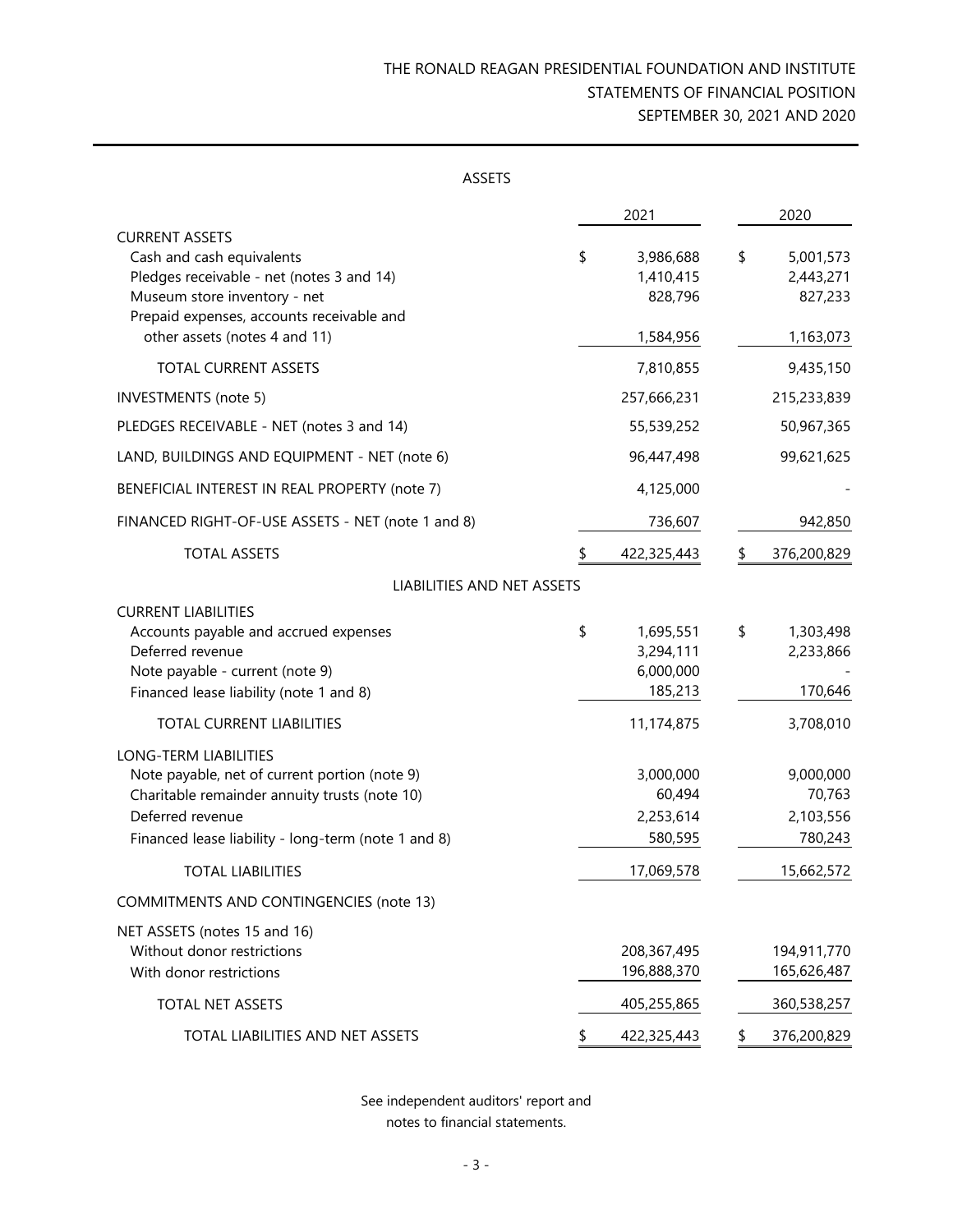|                                                  | <b>Without Donor</b> | <b>With Donor</b> |                   |
|--------------------------------------------------|----------------------|-------------------|-------------------|
|                                                  | Restrictions         | Restrictions      | Total             |
| REVENUE AND OTHER SUPPORT:                       |                      |                   |                   |
| Contributions                                    | \$<br>8,117,202      | \$<br>6,610,727   | \$<br>14,727,929  |
| Direct mail                                      | 1,004,997            |                   | 1,004,997         |
| Pledge support                                   |                      | 7,254,764         | 7,254,764         |
| Rental, admission and royalty income             | 2,166,627            |                   | 2,166,627         |
| Museum store sales                               | 983,371              |                   | 983,371           |
| Grant revenue                                    | 1,279,532            |                   | 1,279,532         |
| TOTAL REVENUE AND OTHER SUPPORT                  | 13,551,729           | 13,865,491        | 27,417,220        |
| <b>OPERATING EXPENSES:</b>                       |                      |                   |                   |
| Program services:                                |                      |                   |                   |
| Center for Public Affairs                        | 680,763              |                   | 680,763           |
| <b>Presidential Learning Center</b>              | 2,061,854            |                   | 2,061,854         |
| Library events and exhibits                      | 7,575,724            |                   | 7,575,724         |
| Library and museum support and promotion         | 1,338,110            |                   | 1,338,110         |
| Ronald Reagan Institute                          | 4,701,942            |                   | 4,701,942         |
| Museum store                                     | 1,273,296            |                   | 1,273,296         |
| Support services:                                |                      |                   |                   |
| Fundraising and development                      | 3,924,940            | 110,000           | 4,034,940         |
| Management and general                           | 3,356,276            |                   | 3,356,276         |
| Member services                                  | 647,742              |                   | 647,742           |
| <b>TOTAL OPERATING EXPENSES</b>                  | 25,560,647           | 110,000           | 25,670,647        |
| NON-OPERATING ACTIVITIES                         |                      |                   |                   |
| Dividends and interest                           | 1,208,286            | 1,332,010         | 2,540,296         |
| Net realized and unrealized gains on investments | 19,619,160           | 21,083,642        | 40,702,802        |
| Total investment income                          | 20,827,446           | 22,415,652        | 43,243,098        |
| Interest expense                                 | (272,063)            |                   | (272,063)         |
| Amounts released from restriction                | 5,683,928            | (5,683,928)       |                   |
| TOTAL NON-OPERATING ACTIVITIES                   | 26,239,311           | 16,731,724        | 42,971,035        |
| <b>CHANGES IN NET ASSETS</b>                     | 14,230,393           | 30,487,215        | 44,717,608        |
| Transfers for endowment purposes                 | (774, 668)           | 774,668           |                   |
| NET ASSETS - BEGINNING OF YEAR                   | 194,911,770          | 165,626,487       | 360,538,257       |
| NET ASSETS - END OF YEAR                         | \$<br>208, 367, 495  | \$<br>196,888,370 | \$<br>405,255,865 |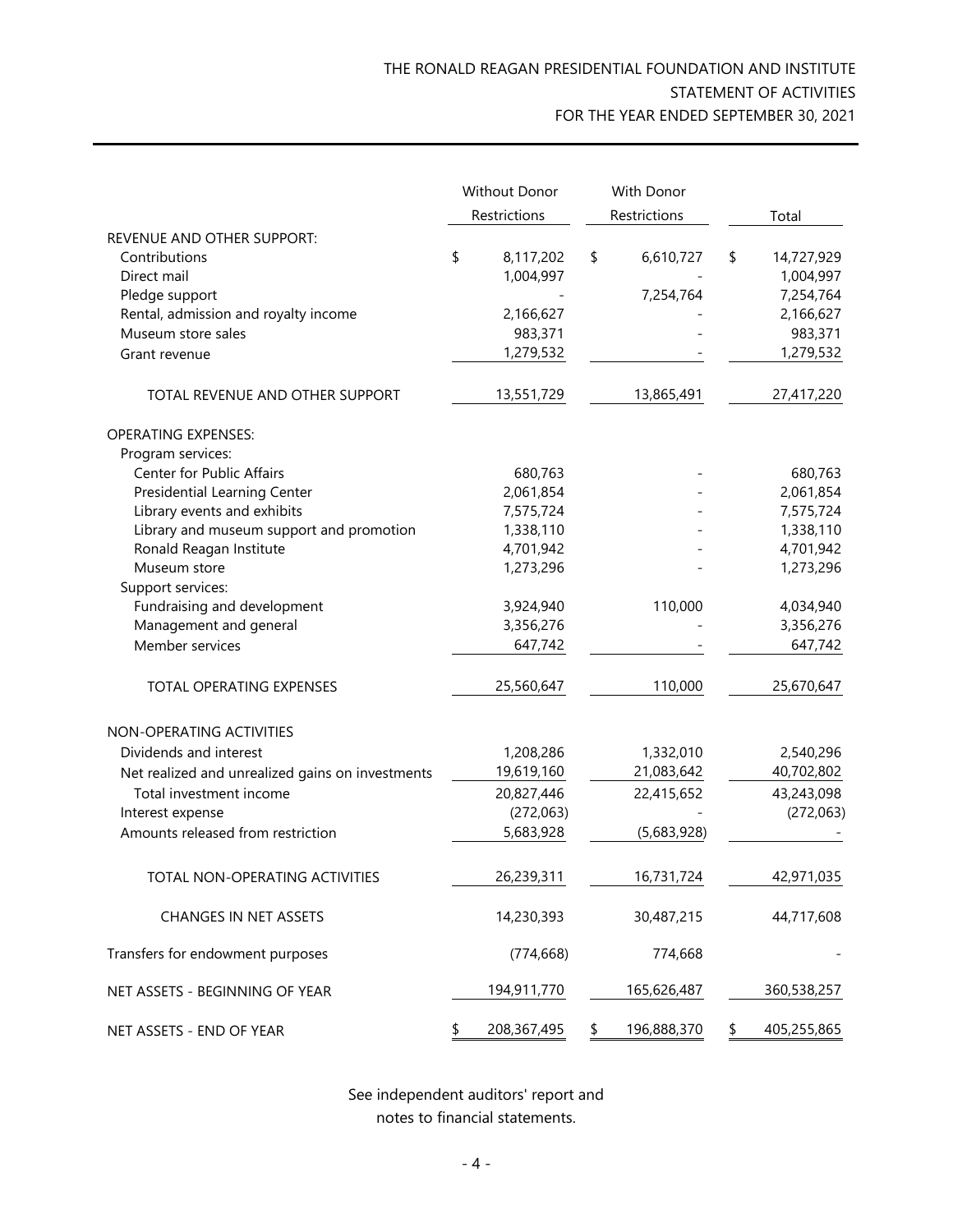|                                                  | With Donor<br><b>Without Donor</b> |              |    |                |                   |
|--------------------------------------------------|------------------------------------|--------------|----|----------------|-------------------|
|                                                  |                                    | Restrictions |    | Restrictions   | Total             |
| REVENUE AND OTHER SUPPORT:                       |                                    |              |    |                |                   |
| Contributions                                    | \$                                 | 10,182,192   | \$ | 1,019,848      | \$<br>11,202,040  |
| Direct mail                                      |                                    | 1,001,945    |    |                | 1,001,945         |
| Pledge support                                   |                                    |              |    | 2,099,017      | 2,099,017         |
| Rental, admission and royalty income             |                                    | 3,903,250    |    |                | 3,903,250         |
| Museum store sales                               |                                    | 1,312,838    |    |                | 1,312,838         |
| TOTAL REVENUE AND OTHER SUPPORT                  |                                    | 16,400,225   |    | 3,118,865      | 19,519,090        |
| <b>OPERATING EXPENSES:</b>                       |                                    |              |    |                |                   |
| Program services:                                |                                    |              |    |                |                   |
| Center for Public Affairs                        |                                    | 582,817      |    |                | 582,817           |
| <b>Presidential Learning Center</b>              |                                    | 2,527,927    |    |                | 2,527,927         |
| Library events and exhibits                      |                                    | 10,179,811   |    |                | 10,179,811        |
| Library and museum support and promotion         |                                    | 1,766,813    |    |                | 1,766,813         |
| Ronald Reagan Institute                          |                                    | 4,282,056    |    |                | 4,282,056         |
| Museum store                                     |                                    | 1,449,859    |    |                | 1,449,859         |
| Support services:                                |                                    |              |    |                |                   |
| Fundraising and development                      |                                    | 2,423,630    |    |                | 2,423,630         |
| Management and general                           |                                    | 2,836,896    |    |                | 2,836,896         |
| Member services                                  |                                    | 995,679      |    |                | 995,679           |
| TOTAL OPERATING EXPENSES                         |                                    | 27,045,488   |    |                | 27,045,488        |
| NON-OPERATING ACTIVITIES                         |                                    |              |    |                |                   |
| Dividends and interest                           |                                    | 1,531,497    |    | 1,650,360      | 3,181,857         |
| Net realized and unrealized gains on investments |                                    | 1,098,096    |    | 1,791,717      | 2,889,813         |
| Total investment income                          |                                    | 2,629,593    |    | 3,442,077      | 6,071,670         |
| Loss on disposal of building and equipment       |                                    | (9,305)      |    |                | (9,305)           |
| Interest expense                                 |                                    | (197, 471)   |    |                | (197, 471)        |
| Amounts released from restriction                |                                    | 23,755,937   |    | (23, 755, 937) |                   |
| TOTAL NON-OPERATING ACTIVITIES                   |                                    | 26,178,754   |    | (20, 313, 860) | 5,864,894         |
| <b>CHANGES IN NET ASSETS</b>                     |                                    | 15,533,491   |    | (17, 194, 995) | (1,661,504)       |
| Transfers for endowment purposes                 |                                    |              |    |                |                   |
| NET ASSETS - BEGINNING OF YEAR                   |                                    | 179,378,279  |    | 182,821,482    | 362,199,761       |
| NET ASSETS - END OF YEAR                         | \$                                 | 194,911,770  | \$ | 165,626,487    | \$<br>360,538,257 |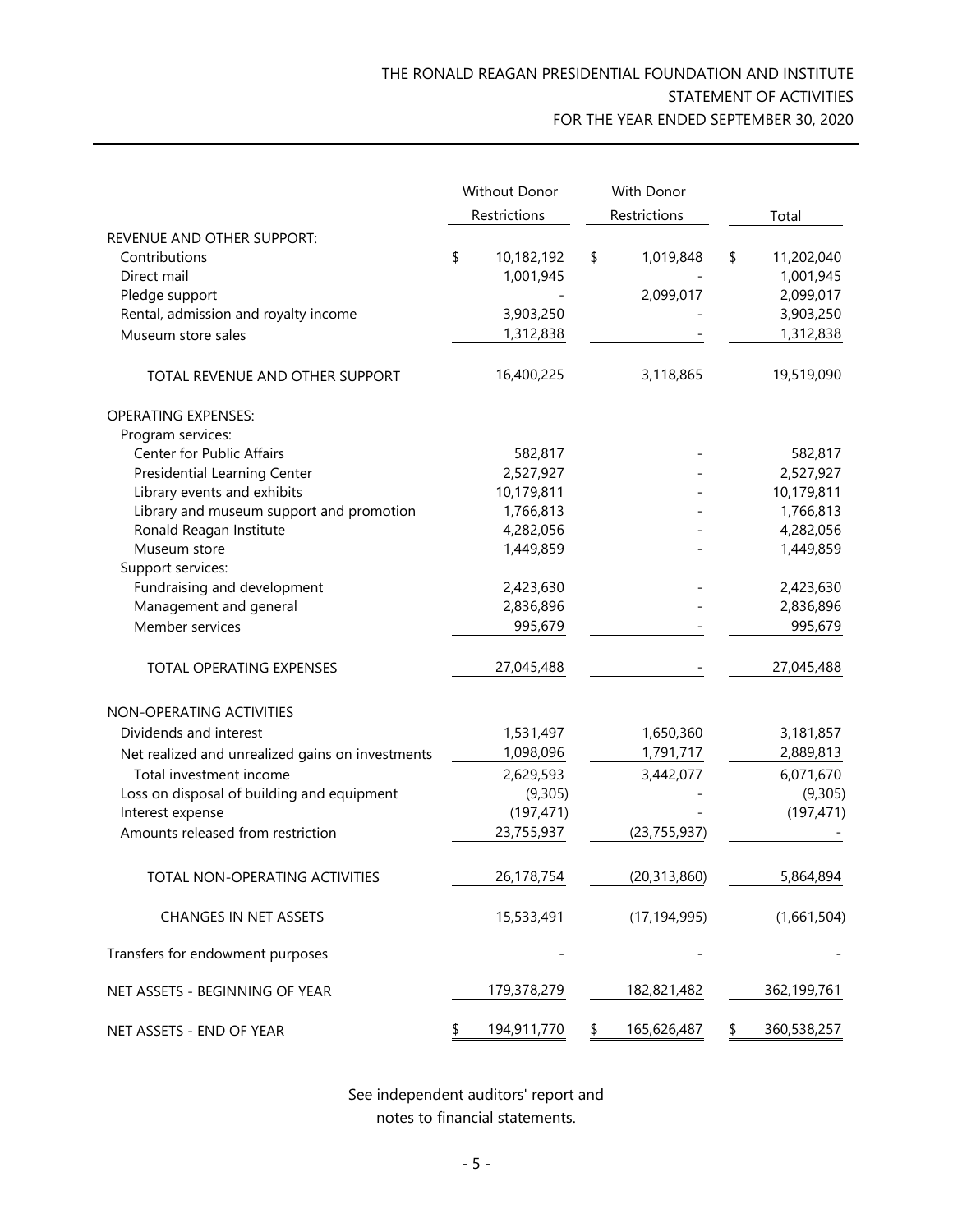# THE RONALD REAGAN PRESIDENTIAL FOUNDATION AND INSTITUTE STATEMENT OF FUNCTIONAL EXPENSES FOR THE YEAR ENDED SEPTEMBER 30, 2021

|                                  |                                     |                          |      |                          |      |                          |  | Program Services                |           |                                |                                             |    |                            |      |                          |     |                                |      |                           |  |                    |       |  |
|----------------------------------|-------------------------------------|--------------------------|------|--------------------------|------|--------------------------|--|---------------------------------|-----------|--------------------------------|---------------------------------------------|----|----------------------------|------|--------------------------|-----|--------------------------------|------|---------------------------|--|--------------------|-------|--|
|                                  | Center for<br><b>Public Affairs</b> |                          |      |                          |      |                          |  | Presidential<br>Learning Center |           | Library Events<br>and Exhibits | Library and Museum<br>Support and Promotion |    | Ronald Reagan<br>Institute |      | Museum<br>Store          |     | Fundraising and<br>Development |      | Management<br>and General |  | Member<br>Services | Total |  |
| <b>OPERATING EXPENSES:</b>       |                                     |                          |      |                          |      |                          |  |                                 |           |                                |                                             |    |                            |      |                          |     |                                |      |                           |  |                    |       |  |
| Personnel and related expenses   | s.                                  | 260,184                  | - \$ | 1,060,616                | - \$ | 999,207                  |  | 685,959                         | 2,109,386 | -5                             | 556,766                                     | -S | 1,303,662                  | - \$ | 1,631,596                | - S | 265,961                        | - \$ | 8,873,337                 |  |                    |       |  |
| Depreciation and amortization    |                                     | 37,250                   |      | 38,570                   |      | 3,556,162                |  | 21,587                          | 343,394   |                                | 31,092                                      |    | 3,697                      |      | 49,116                   |     | 1,151                          |      | 4,082,019                 |  |                    |       |  |
| Provision for doubtful pledges   |                                     |                          |      | $\overline{\phantom{a}}$ |      |                          |  | $\overline{\phantom{a}}$        | ٠         |                                |                                             |    | 1,550,000                  |      | $\overline{\phantom{a}}$ |     | $\sim$                         |      | 1,550,000                 |  |                    |       |  |
| Exhibits                         |                                     |                          |      | $\overline{\phantom{a}}$ |      | 357,919                  |  | $\overline{\phantom{a}}$        | ٠         |                                |                                             |    |                            |      | $\overline{\phantom{a}}$ |     | $\sim$                         |      | 357,919                   |  |                    |       |  |
| Occupancy, equipment and repairs |                                     | 2.181                    |      | 8.971                    |      | 1,799,653                |  | 70,541                          | 403,889   |                                | 26,055                                      |    | 6.437                      |      | 105,548                  |     | $\overline{\phantom{a}}$       |      | 2,423,275                 |  |                    |       |  |
| Outside services and fees        |                                     | 16,977                   |      | 19,395                   |      | 82,190                   |  | 219,182                         | 446,015   |                                | 38,328                                      |    | 125,324                    |      | 885,028                  |     | 43,046                         |      | 1,875,485                 |  |                    |       |  |
| Event expenses                   |                                     | 346,759                  |      | 94,211                   |      | 94,547                   |  | $\overline{\phantom{a}}$        | 390,887   |                                |                                             |    | 155,003                    |      | 116                      |     | 1.147                          |      | 1,082,670                 |  |                    |       |  |
| Legal and professional fees      |                                     | $\overline{\phantom{a}}$ |      | 203,823                  |      | 48,703                   |  | 2,585                           | 664,304   |                                | 46,690                                      |    | 57,229                     |      | 549,309                  |     | 6,160                          |      | 1,578,803                 |  |                    |       |  |
| Direct mail                      |                                     | $\overline{\phantom{a}}$ |      | 5.000                    |      | $\overline{\phantom{a}}$ |  | $\overline{\phantom{a}}$        | 2.000     |                                |                                             |    | 677,966                    |      | $\overline{\phantom{a}}$ |     | 249,737                        |      | 934,703                   |  |                    |       |  |
| Advertising and marketing        |                                     | 4.228                    |      | 66,675                   |      | 26,006                   |  | 317,299                         | 190,496   |                                | 45,328                                      |    | 10,166                     |      | 205                      |     | 5.029                          |      | 665,432                   |  |                    |       |  |
| Grants and contributions         |                                     | $\sim$                   |      | 551,715                  |      | 403                      |  | $\overline{\phantom{a}}$        | ٠         |                                |                                             |    | 38,910                     |      | $\overline{\phantom{a}}$ |     | 3,492                          |      | 594,520                   |  |                    |       |  |
| Cost of museum store sales       |                                     | $\overline{\phantom{a}}$ |      | $\overline{\phantom{a}}$ |      | $\overline{\phantom{a}}$ |  | $\overline{\phantom{a}}$        |           |                                | 515,198                                     |    |                            |      | $\overline{\phantom{a}}$ |     | $\sim$                         |      | 515,198                   |  |                    |       |  |
| Insurance                        |                                     |                          |      | $\overline{\phantom{a}}$ |      | 566,481                  |  | $\overline{\phantom{a}}$        | 12,797    |                                |                                             |    |                            |      | 72,405                   |     | $\overline{\phantom{a}}$       |      | 651,683                   |  |                    |       |  |
| Supplies                         |                                     | 2,355                    |      | 6,376                    |      | 22,990                   |  | 17,548                          | 35,681    |                                | 13,669                                      |    | 10,474                     |      | 54,228                   |     | 892                            |      | 164,213                   |  |                    |       |  |
| Travel and entertainment         |                                     | 10,829                   |      | 6,502                    |      | 2,592                    |  | 3,409                           | 103,093   |                                | 170                                         |    | 96,072                     |      | 8,725                    |     | $\overline{\phantom{a}}$       |      | 231,392                   |  |                    |       |  |
| Museum support                   |                                     |                          |      |                          |      | 18,871                   |  |                                 |           |                                |                                             |    |                            |      |                          |     | 71,127                         |      | 89,998                    |  |                    |       |  |
| TOTAL OPERATING EXPENSES         |                                     | 680,763                  |      | 2,061,854                |      | 7,575,724                |  | 1,338,110                       | 4,701,942 |                                | 1,273,296                                   |    | 4,034,940                  |      | 3,356,276                |     | 647,742                        |      | 25,670,647                |  |                    |       |  |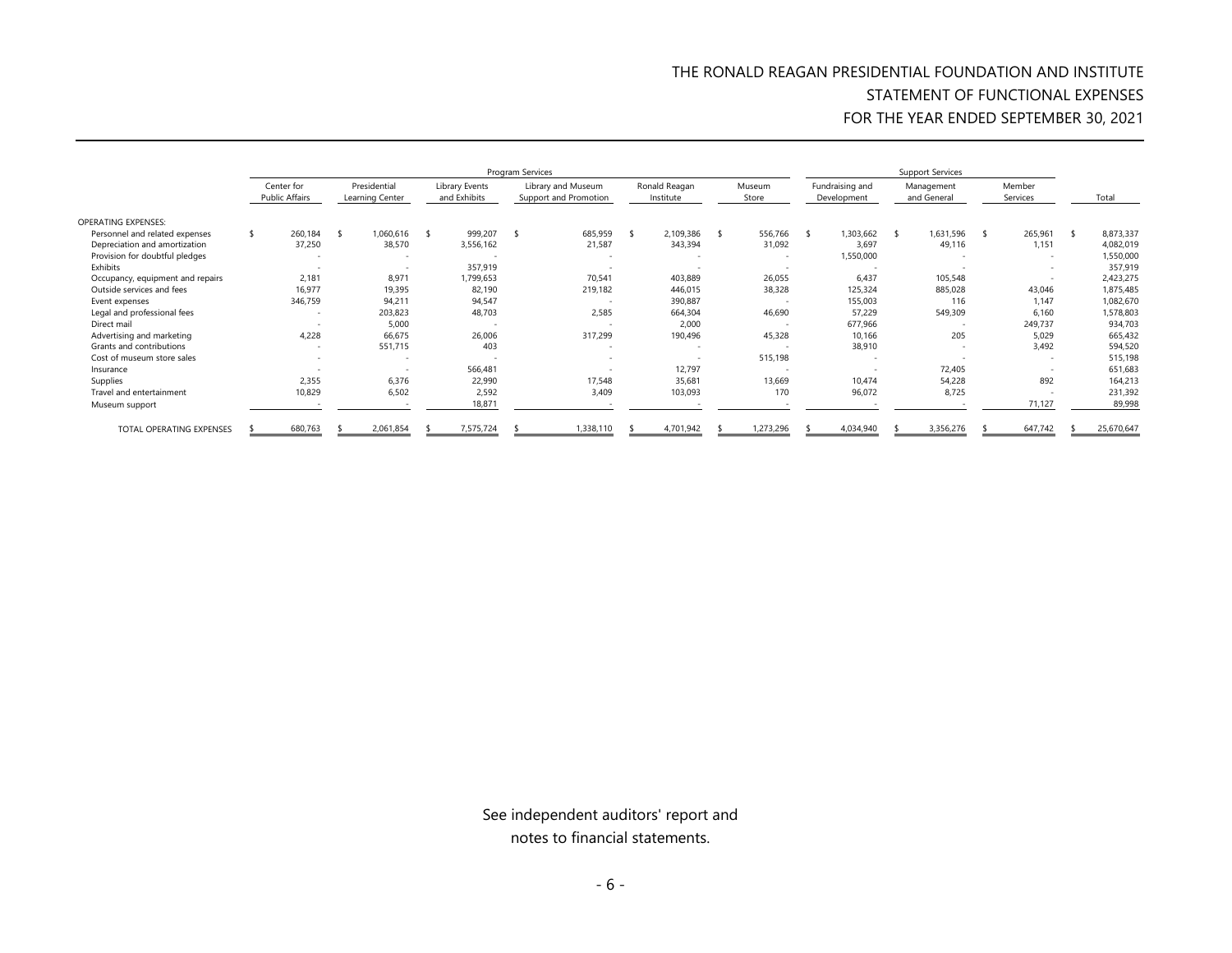# THE RONALD REAGAN PRESIDENTIAL FOUNDATION AND INSTITUTE STATEMENT OF FUNCTIONAL EXPENSES FOR THE YEAR ENDED SEPTEMBER 30, 2020

|                                  |                                     |                          |                                 |                          |                          | Program Services         |                          |                          | <b>Support Services</b> |           |                                |                                             |                            |                          |            |                                |  |                           |  |                    |       |
|----------------------------------|-------------------------------------|--------------------------|---------------------------------|--------------------------|--------------------------|--------------------------|--------------------------|--------------------------|-------------------------|-----------|--------------------------------|---------------------------------------------|----------------------------|--------------------------|------------|--------------------------------|--|---------------------------|--|--------------------|-------|
|                                  | Center for<br><b>Public Affairs</b> |                          | Presidential<br>Learning Center |                          |                          |                          |                          |                          |                         |           | Library Events<br>and Exhibits | Library and Museum<br>Support and Promotion | Ronald Reagan<br>Institute | Museum<br>Store          |            | Fundraising and<br>Development |  | Management<br>and General |  | Member<br>Services | Total |
| <b>OPERATING EXPENSES:</b>       |                                     |                          |                                 |                          |                          |                          |                          |                          |                         |           |                                |                                             |                            |                          |            |                                |  |                           |  |                    |       |
| Personnel and related expenses   |                                     | 298,645                  |                                 | 1,356,357                | 1,069,065                | 740,795                  | 1,892,809                | 578,390                  |                         | 1,233,673 |                                | 1.527.450                                   |                            | 233,133                  | 8,930,317  |                                |  |                           |  |                    |       |
| Depreciation and amortization    |                                     | 35,631                   |                                 | 41,513                   | 3,762,228                | 22,413                   | 120,083                  | 32,986                   |                         | 3,986     |                                | 49,320                                      |                            | 1,242                    | 4,069,402  |                                |  |                           |  |                    |       |
| Exhibits                         |                                     |                          |                                 |                          | 2,711,526                | $\overline{\phantom{a}}$ |                          | $\overline{\phantom{a}}$ |                         |           |                                |                                             |                            | $\overline{\phantom{a}}$ | 2,711,526  |                                |  |                           |  |                    |       |
| Occupancy, equipment and repairs |                                     | 8,302                    |                                 | 9.210                    | 1,837,635                | 68,801                   | 353,240                  | 26,181                   |                         | 5,211     |                                | 92,104                                      |                            |                          | 2,400,684  |                                |  |                           |  |                    |       |
| Outside services and fees        |                                     | 10,643                   |                                 | 17,563                   | 26,270                   | 242,268                  | 293,297                  | 44,098                   |                         | 194,282   |                                | 741,102                                     |                            | 68,633                   | 1,638,156  |                                |  |                           |  |                    |       |
| Event expenses                   |                                     | 201,943                  |                                 | 52,599                   | 253,144                  | 23,268                   | 754,191                  | $\overline{\phantom{a}}$ |                         | 40,568    |                                | 280                                         |                            | 6.338                    | 1,332,331  |                                |  |                           |  |                    |       |
| Legal and professional fees      |                                     |                          |                                 | 194,697                  | 52,709                   | 7,850                    | 479,582                  | 11,059                   |                         | 79,584    |                                | 267,511                                     |                            | 65,126                   | 1,158,118  |                                |  |                           |  |                    |       |
| Direct mail                      |                                     |                          |                                 | 2,000                    | $\overline{\phantom{a}}$ |                          | 2,000                    |                          |                         | 726,566   |                                |                                             |                            | 416,619                  | 1,147,185  |                                |  |                           |  |                    |       |
| Advertising and marketing        |                                     | 7,328                    |                                 | 82,337                   | 16,005                   | 640,719                  | 220,184                  | 50,472                   |                         | 20,064    |                                | $\overline{\phantom{a}}$                    |                            | 45,446                   | 1,082,555  |                                |  |                           |  |                    |       |
| Grants and contributions         |                                     | $\overline{\phantom{a}}$ |                                 | 720,189                  | $\overline{\phantom{a}}$ | $\overline{\phantom{a}}$ | $\overline{\phantom{a}}$ | $\overline{\phantom{a}}$ |                         | 57,200    |                                | $\overline{\phantom{a}}$                    |                            | 5,575                    | 782,964    |                                |  |                           |  |                    |       |
| Cost of museum store sales       |                                     |                          |                                 | $\overline{\phantom{a}}$ |                          | $\overline{\phantom{a}}$ |                          | 678,246                  |                         | . .       |                                |                                             |                            | $\sim$                   | 678,246    |                                |  |                           |  |                    |       |
| Insurance                        |                                     |                          |                                 |                          | 383,493                  | $\overline{\phantom{a}}$ | 3.410                    | $\overline{\phantom{a}}$ |                         |           |                                | 85,647                                      |                            | $\overline{\phantom{a}}$ | 472,550    |                                |  |                           |  |                    |       |
| Supplies                         |                                     | 1,970                    |                                 | 26,001                   | 22,396                   | 16,656                   | 55,565                   | 25,694                   |                         | 13,290    |                                | 68,466                                      |                            | 2,590                    | 232,628    |                                |  |                           |  |                    |       |
| Travel and entertainment         |                                     | 18,355                   |                                 | 25,461                   | 137                      | 4,043                    | 107,695                  | 2,733                    |                         | 49,206    |                                | 5,016                                       |                            | $\sim$                   | 212,646    |                                |  |                           |  |                    |       |
| Museum support                   |                                     |                          |                                 |                          | 45,203                   |                          |                          |                          |                         |           |                                |                                             |                            | 150,977                  | 196,180    |                                |  |                           |  |                    |       |
| TOTAL OPERATING EXPENSES         |                                     | 582,817                  |                                 | 2,527,927                | 10,179,811               | 1,766,813                | 4,282,056                | 449,859                  |                         | 2,423,630 |                                | 2,836,896                                   |                            | 995,679                  | 27,045,488 |                                |  |                           |  |                    |       |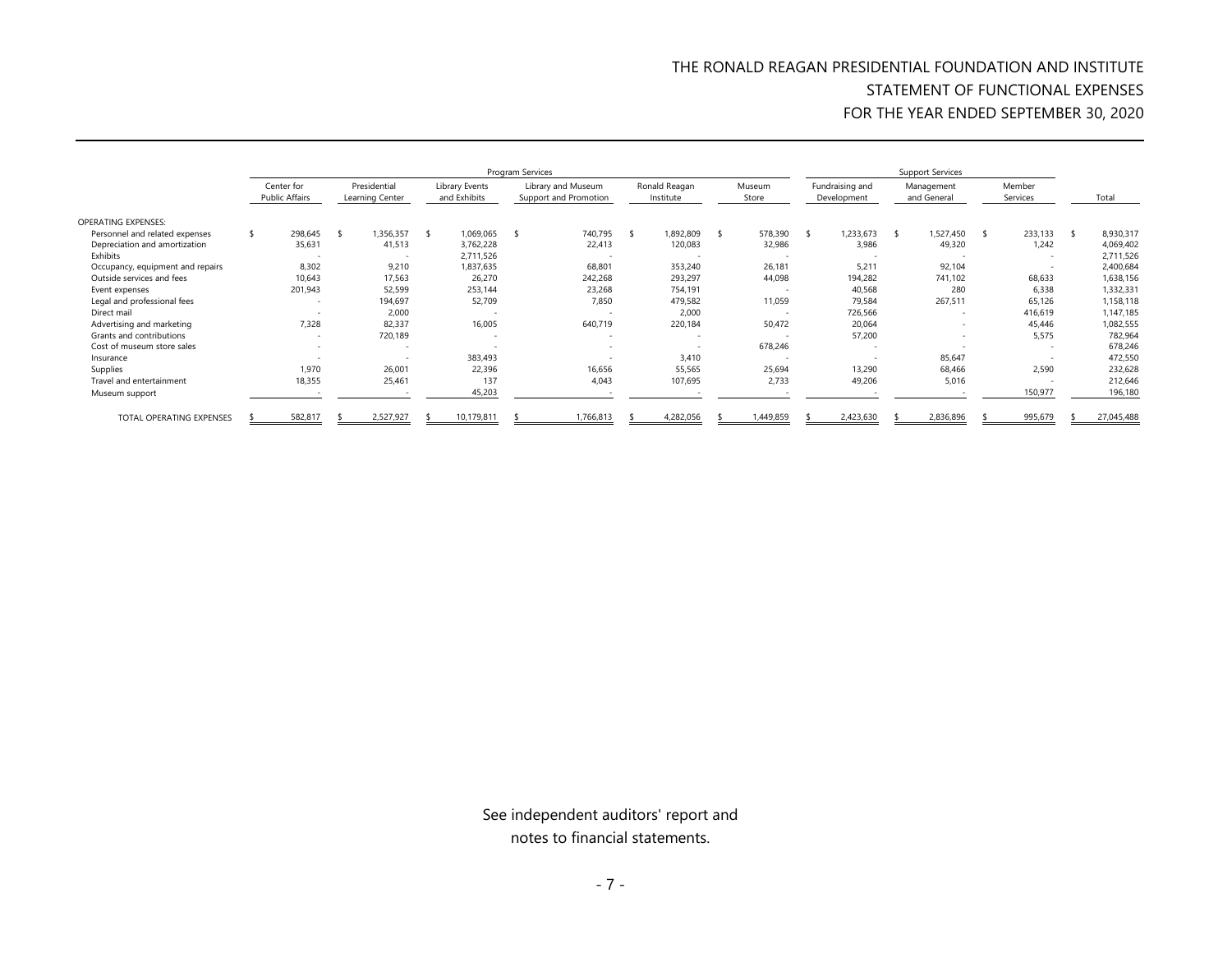# THE RONALD REAGAN PRESIDENTIAL FOUNDATION AND INSTITUTE STATEMENTS OF CASH FLOWS

|                                                                | 2021             | 2020              |
|----------------------------------------------------------------|------------------|-------------------|
| CASH FLOWS FROM OPERATING ACTIVITIES:                          |                  |                   |
| Changes in net assets                                          | \$<br>44,717,608 | \$<br>(1,661,504) |
| Adjustments to reconcile changes in net assets to              |                  |                   |
| net cash used in operating activities:                         |                  |                   |
| Provision for doubtful pledges                                 | 1,550,000        |                   |
| Depreciation and amortization of buildings and equipment       | 3,887,370        | 3,971,866         |
| Depreciation of right-of-use of financed assets                | 194,649          | 97,536            |
| Loss on disposal of property and equipment                     |                  | 9,305             |
| Impairment of property and equipment                           |                  | 296,939           |
| Amortization of pledges receivable present value discount      | 523,895          | (86, 747)         |
| Non-cash contribution revenue                                  | (7, 925)         | (901, 545)        |
| Investment income                                              | (43, 243, 098)   | (6,071,670)       |
| Contribution revenue from beneficial interest in real property | (4, 125, 000)    |                   |
| Changes in operating assets and liabilities:                   |                  |                   |
| Pledges receivable                                             | (5,704,031)      | 187,082           |
| Museum store inventory                                         | (1, 564)         | 59,430            |
| Prepaid expenses, accounts receivable and other assets         | (421, 883)       | 763,283           |
|                                                                |                  |                   |

FOR THE YEARS ENDED SEPTEMBER 30, 2021 AND 2020

| cash continuation revenue<br>Investment income                  | (1, 22)<br>(43, 243, 098) | (201, 272)<br>(6,071,670) |
|-----------------------------------------------------------------|---------------------------|---------------------------|
| Contribution revenue from beneficial interest in real property  | (4, 125, 000)             |                           |
| Changes in operating assets and liabilities:                    |                           |                           |
| Pledges receivable                                              | (5,704,031)               | 187,082                   |
| Museum store inventory                                          | (1, 564)                  | 59,430                    |
| Prepaid expenses, accounts receivable and other assets          | (421, 883)                | 763,283                   |
| Accounts payable and accrued expenses                           | 392,056                   | (1, 127, 605)             |
| Deferred revenues                                               | 1,210,303                 | 185,632                   |
| NET CASH USED IN OPERATING ACTIVITIES                           | (1,027,620)               | (4,277,998)               |
| CASH FLOWS FROM INVESTING ACTIVITIES:                           |                           |                           |
| Purchase of investments                                         | (1, 129, 313)             | (1,003,533)               |
| Proceeds from sale of investments                               | 2,039,048                 | 4,168,497                 |
| Purchase of land, buildings and equipment                       | (713, 243)                | (6,088,838)               |
| NET CASH PROVIDED BY (USED IN) INVESTING ACTIVITIES             | 196,492                   | (2,923,874)               |
| CASH FLOWS FROM FINANCING ACTIVITIES:                           |                           |                           |
| Proceeds from borrowing under non-revolving long term loan      |                           | 3,000,000                 |
| Charitable remainder annuity trusts                             | (10, 270)                 | (10, 270)                 |
| Payments on financed right-of-use assets                        | (173, 487)                | (89, 497)                 |
| NET CASH PROVIDED BY (USED IN) FINANCING ACTIVITIES             | (183, 757)                | 2,900,233                 |
| NET DECREASE IN CASH AND CASH EQUIVALENTS                       | (1,014,885)               | (4,301,639)               |
| CASH AND CASH EQUIVALENTS - beginning of year                   | 5,001,573                 | 9,303,212                 |
| CASH AND CASH EQUIVALENTS - end of year                         | 3,986,688                 | \$<br>5,001,573           |
| SUPPLEMENTARY DISCLOSURE:                                       |                           |                           |
| Interest paid in cash                                           | 91,250                    | \$<br>150,787             |
| NON-CASH INVESTING AND FINANCING ACTIVITIES:                    |                           |                           |
| Contributions of investments                                    | 7,925                     | 361,545                   |
| Contributions of investments as repayment of pledges receivable | 91,105                    | 530,673                   |
| Property and equipment acquired through Sodexo agreement        | \$                        | \$<br>1,091,300           |
|                                                                 | \$                        | 20,105,876                |
| Property and equipment acquired through use of deposits         | \$                        | 540,000                   |
| Property and equipment acquired through donations               |                           |                           |
| Right-of-use assets acquired through financing                  |                           | 1,040,386                 |

See independent auditors' report and

notes to financial statements.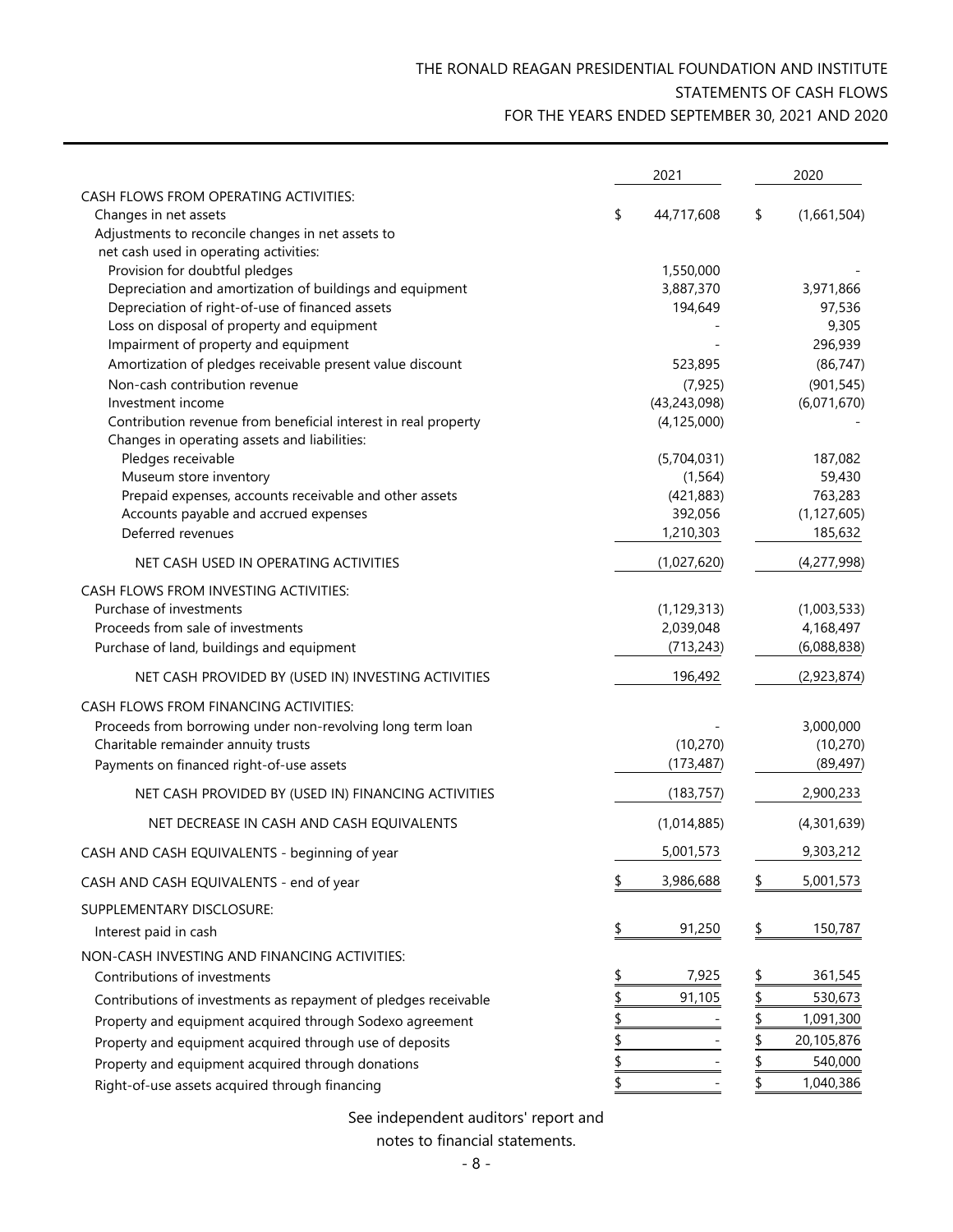**Organization:** The Ronald Reagan Presidential Foundation was incorporated on February 27, 1985 in the state of California to obtain funding from private sources necessary to construct The Ronald Reagan Presidential Library and Museum (the "Library") in Simi Valley, California. On April 9, 2014, the organization changed its name to The Ronald Reagan Presidential Foundation and Institute (the "Foundation").

The Foundation's mission is to promote and preserve the timeless principles Ronald Reagan championed: Individual Liberty, Economic Opportunity, Global Democracy and National Pride. In 2016, the organization's Board of Trustees approved the expansion of this mission to include projects and programs under the auspices of the Reagan Institute which carries out the Foundation's work in Washington, D.C.. This new entity moves beyond the important mission of preserving the memory of our 40th President. The Reagan Institute proactively promotes President Reagan's ideals and vision, as well as shares his leadership accomplishments that brought a country together and instilled enthusiasm and confidence among the American people. Additionally, for the benefit of generations to come, the Reagan Institute will be a center for youth education and academic alliances, scholarly work, and substantive, issue-driven forums.

Through its nonprofit status, the Foundation conducts fund-raising and programming activities that sustain: The Library, The Center for Public Affairs, The Walter and Leonore Annenberg Presidential Learning Center, established to be a place where school children are inspired to learn about civics, the presidency, history and leadership, the Air Force One Pavilion (the "Pavilion"), and the Reagan Institute as well. The Pavilion tells the story of President Reagan's role in ending the Cold War and showcases Air Force One, the Boeing 707 aircraft used by seven United States presidents, including President Reagan. The aircraft is on permanent loan from the United States Air Force. The Pavilion houses the Discovery Center, made possible by the Donald W. Reynolds Foundation, where students participate in presidential decision making and role play real historical scenarios from the Reagan Administration designed to represent the executive branch experience. The Library houses more than 63 million pages of Presidential, Gubernatorial and personal papers, 1.5 million photographs, and over 60,000 gifts and artifacts chronicling the lives of Ronald and Nancy Reagan. It now also serves as the final resting place of America's 40th President and his first lady.

The Foundation relies on contributions, museum admission fees, return on investments, museum store sales, facility rentals, and royalty and licensing agreements to support its operations and programs. On March 18, 1991, the Foundation granted to the National Archives and Records Administration ("NARA") the exclusive right to use and operate the Library for as long as the Library is operated as a presidential archive (see note 11).

**Basis of Presentation:** The Foundation prepares its financial statements in accordance with accounting principles generally accepted in the United States of America (U.S. GAAP), which involves the application of accrual accounting. Consequently, revenues and gains are recognized when earned, and expenses and losses are recognized when incurred.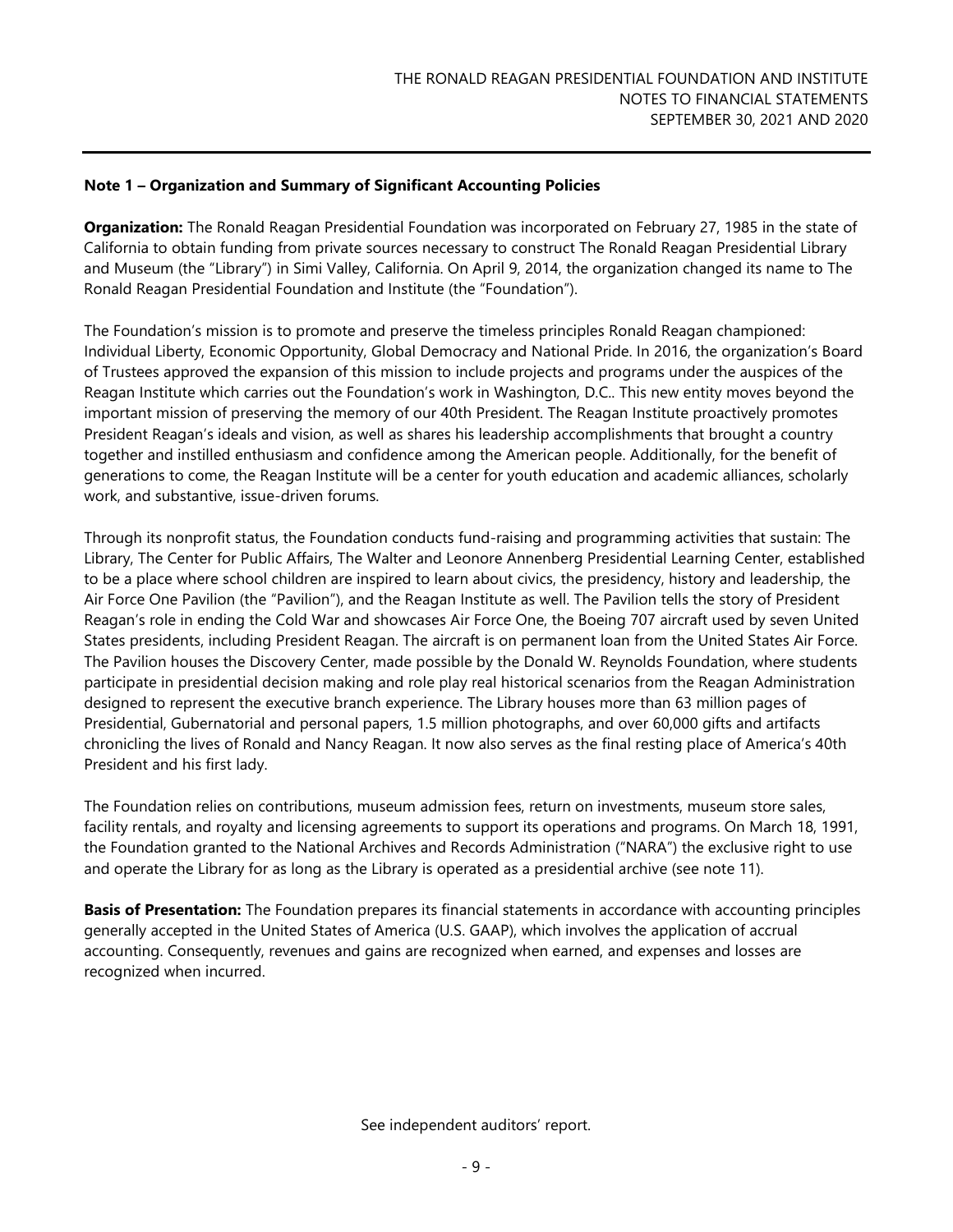**Basis of Presentation (Continued):** Net assets, revenues and expenses are classified based on the existence or absence of donor-imposed restrictions. The Foundation's net assets without donor restrictions include general, museum store or board-designated amounts. Net assets without donor restrictions include board-designated funds for endowment purposes which function as endowment until otherwise specified by the Board of Trustees. Net assets with donor restrictions comprise pledges due to, and contributions received by, the Foundation for which donors have restricted the use of such funds to a specified purpose or for a period of time. Endowment funds included in net assets with donor restrictions represent donor designated endowment fund earnings and un-appropriated earnings from other endowment funds with donor restrictions in perpetuity. Endowment amounts are maintained in perpetuity, with only the income to be used to support operations or another specified purpose. Such undistributed earnings from donor-restricted endowments, remain as net assets with donor restrictions until appropriated for current year operations upon Board of Trustees approval of annual endowment distributions and utilized in accordance with their purpose restriction (if any), at which time they become net assets without donor restrictions.

**Revenue Recognition:** Unconditional promises to give are recognized as revenue in the period pledged. Unconditional promises to give that are expected to be collected within one year are recorded at their net realizable value. Unconditional promises to give that are expected to be collected in future years are recorded at the present value of their estimated future cash flows. Conditional promises to give are not included as support until such time as the conditions are substantially met. An allowance for doubtful amounts is determined using the age of the pledge, creditworthiness of the donor and historical collection experience.

Revenue from museum admission fees, facility rentals and museum store operations is recognized at the time of sale or at the time the event is held.

The Foundation reports contributions and pledge support as either net assets with donor restrictions if such items are received with donor stipulations that limit the use of the donated assets. When a donor restriction expires, that is, when a stipulated time restriction ends or purpose restriction is accomplished, net assets with donor restrictions are reclassified to net assets without donor restrictions and reported in the statement of activities as net assets released from restrictions. Contributions whose restrictions are met in the same year as the contributions are made are initially classified as net assets with donor restrictions. If a donor changes the restrictions on a contribution, the re-designation is reflected in the statements in the year the designation is changed.

**Conditional Pledges:** Conditional pledges, having both the existence of a barrier and right of return to the donor are classified as refundable advances when received as a cash advance and are recognized as revenue when the conditions are satisfied. At September 30, 2021 and 2020, deposits and advances received from conditional grants and corporate sponsorships included in deferred revenue totaled \$950,000 and \$2,110,000, respectively, and are presented as deferred revenue on the statements of financial position. At September 30, 2021 and 2020, conditional grants and corporate sponsorships awarded, but not yet received and recognized as revenue, totaled \$1,600,000 and \$2,600,000, respectively.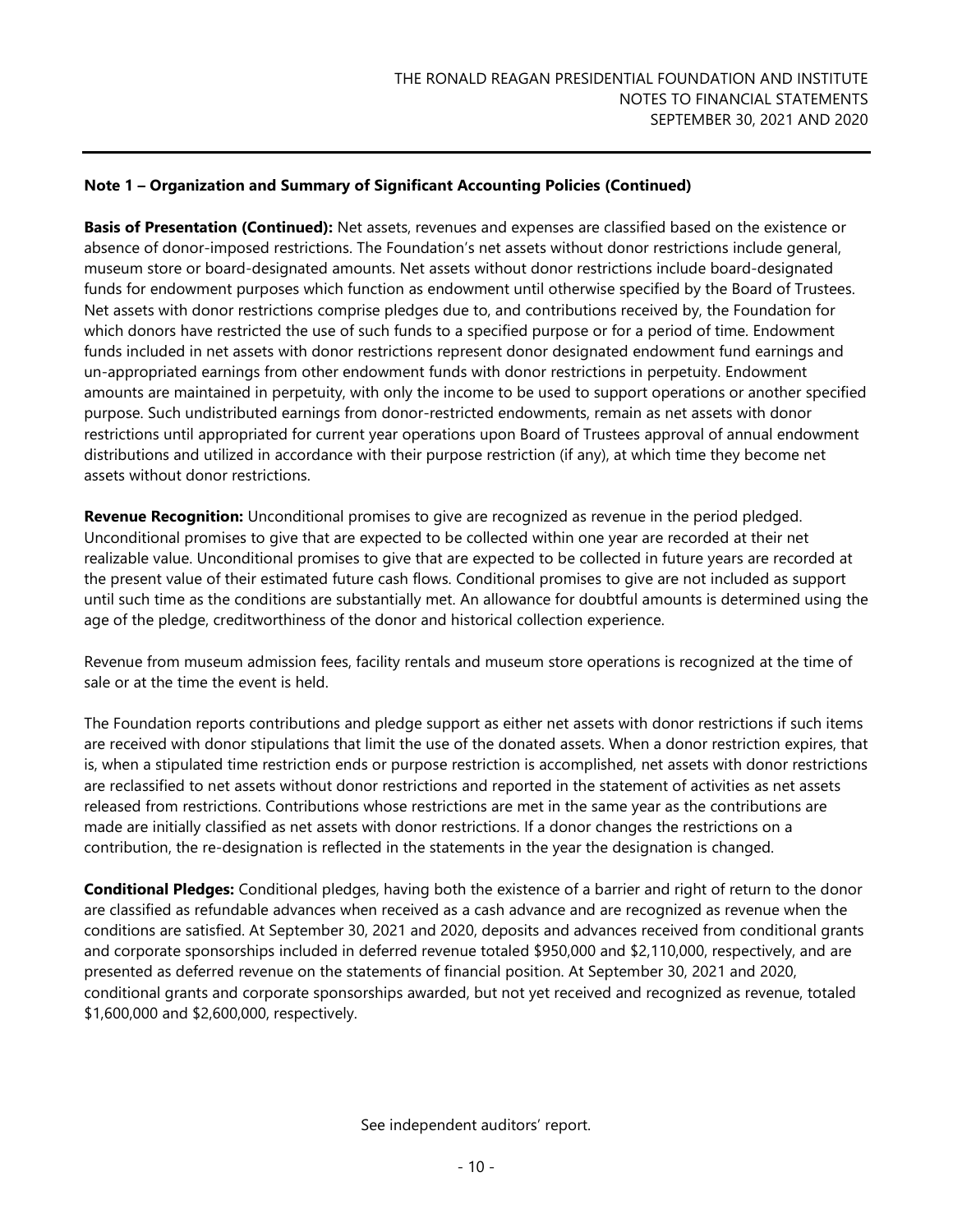**Cash and Cash Equivalents and Short-Term Investments:** Cash and cash equivalents include amounts on hand and on deposit at financial institutions which are intended for operations and exclude money market funds held for investment. Short-term investments include liquid securities intended to be converted to cash within 12 months.

**Museum Store Inventory:** Inventory consists of goods held for sale in the Foundation's museum store and is stated at the lower of cost (first-in, first-out method) or net realizable value.

**Investments:** Investments are classified as long-term and stated at fair value based on current market price, if available.

**Land, Buildings and Equipment:** Buildings, exhibits, furniture, fixtures and equipment are recorded at cost and depreciated using the straight-line method over their estimated useful lives, which range from 5 to 40 years.

**Endowment Funds:** See note 16 for endowment funds.

**Use of Estimates:** The preparation of financial statements in conformity with accounting principles generally accepted in the United States of America requires management to make estimates and assumptions that affect the reported amounts of assets and liabilities and disclosure of contingent assets and liabilities at the date of the financial statements and the reported amounts of revenue and expenses during the reporting period. Management uses its historical records and knowledge of its activities in making these estimates. Accordingly, actual results could differ from those estimates.

**COVID-19 Impact:** The World Health Organization declared the Coronavirus outbreak a pandemic on March 11, 2020. The effects of this pandemic on the Foundation's operations resulted in lower turnstile and loss of facility rental revenue. Depending on the duration of the COVD-19 crisis and the continued negative impact on economic activity, we may experience further loss of visitors and facility rental revenue. We are continuing to assess the implications, but the exact impact on our activities in the remainder of 2022 and thereafter cannot be predicted.

**Collections:** The Library stores and displays significant collections of both Presidential and personal artifacts, documents, and photographic information, which are owned and controlled by NARA and therefore are not reflected in these financial statements. The Foundation owns a much smaller collection of personal (nonpresidential) items, gifted by President and Mrs. Reagan and others. While some of these items are displayed in the Museum and other non-public areas of the library, the bulk of these items are kept in permanent storage. The Foundation has, for many years, transferred these stored items to NARA for safekeeping. The Foundation works with NARA to ensure that these items are properly housed and catalogued. None of these Foundation-owned items are recognized as assets on the Foundation's statement of financial position and to date the Foundation has not disposed of any of its collections.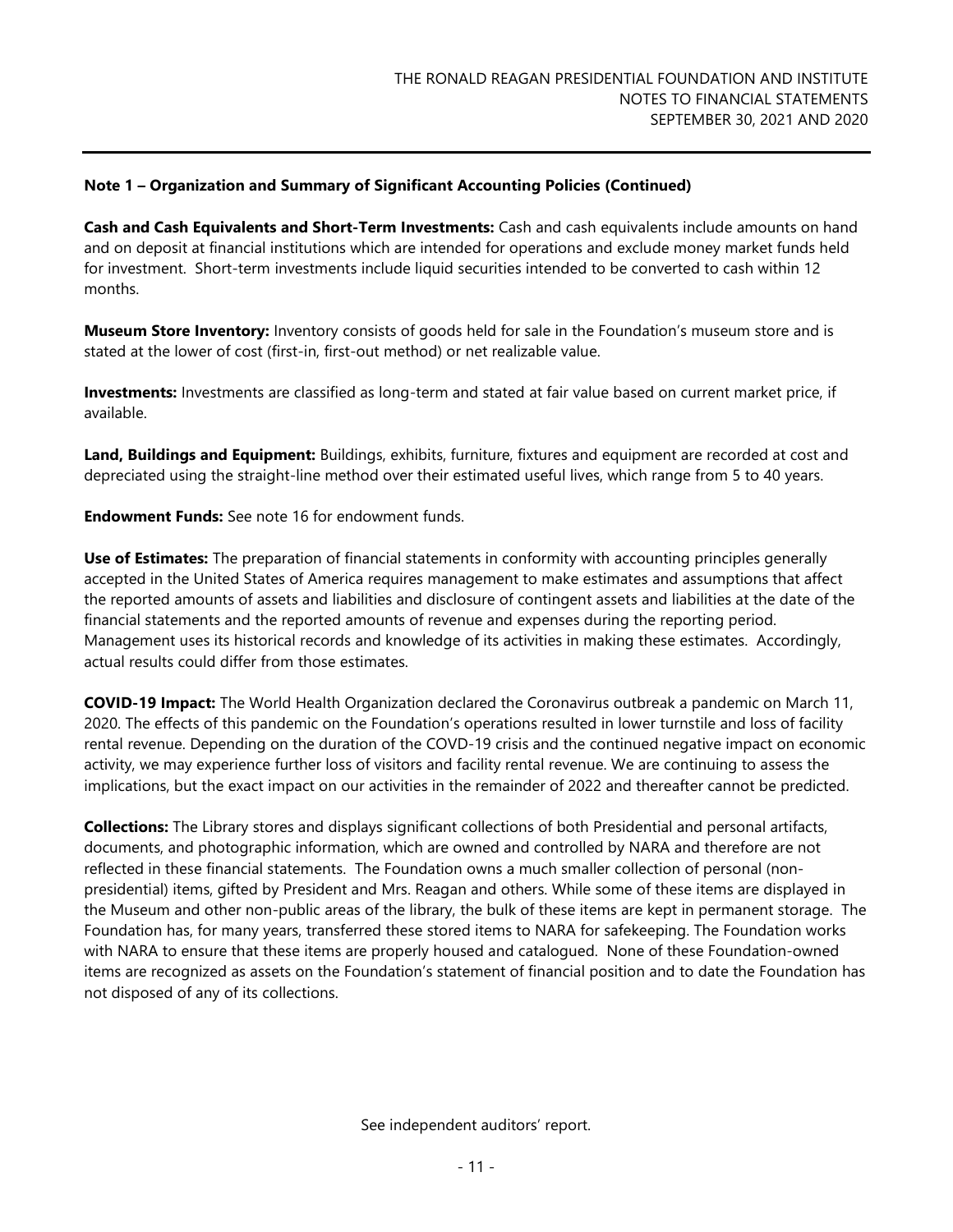**Statement of Functional Expenses:** The Foundation allocates its expenses on a functional basis among its various programs and support services. Expenditures that can be identified with a specific program or support service are allocated directly, according to their natural expenditure. Costs that are common to several functions are allocated among the program and supporting services on the basis of time records and estimates made by the Foundation's management.

The costs of providing various programs and other activities have been summarized on a functional basis in the statements of activities. Depreciation expense is allocated using a combination of specific identification and square footage. For assets that are specific to certain functions, the corresponding depreciation expense is charged to those functions. For assets that are not specific to certain functions, the corresponding depreciation expense is allocated among program services and support services based primarily on the ratio of space occupied.

**Income Taxes:** The Foundation is exempt from federal income taxes pursuant to Section 501(c)(3) of the Internal Revenue Code ("IRC") and is also exempt from state franchise taxes.

The Foundation adopted Financial Accounting Standards Board ("FASB") Accounting Standards Codification 740- 10-25, *Accounting for Uncertainty in Income Taxes*, which clarifies the accounting for uncertainty in income taxes recognized in an entity's financial statements and provides guidance on the recognition, de-recognition and measurement of benefits related to an entity's uncertain tax positions, if any. The Foundation has identified and evaluated their significant tax positions for which the statute of limitations remains open and determined there are no material unrecognized tax benefits or liabilities to be recorded. The Foundation's policy is to include interest and penalties related to unrecognized tax benefits in income tax expense. Interest and penalties totaled \$0 for the years ended September 30, 2021 and 2020.

**Net Assets without Donor Restrictions:** Net assets without donor restrictions represent resources which do not have donor-imposed stipulations and are available to support the Foundation's operations.

**Net Assets with Donor Restrictions:** Net assets with donor restrictions consist of assets whose use is limited by donor imposed, time and/or purpose restrictions. When the restrictions expire the net assets are reclassified as net assets without donor restrictions and reported in the statement of activities as net assets released from restrictions. Net assets with donor restrictions of \$5,683,928 and \$23,755,937 were released from restrictions for the years ended September 30, 2021 and 2020, respectively and used by management for general operating purposes.

There are also net assets with donor restrictions that include a stipulation that the donated assets be maintained on a permanent basis while permitting the Foundation to spend the income earned on the assets for the specified purpose designated by the donor.

See note 15 for more information on the composition of net assets with donor restrictions.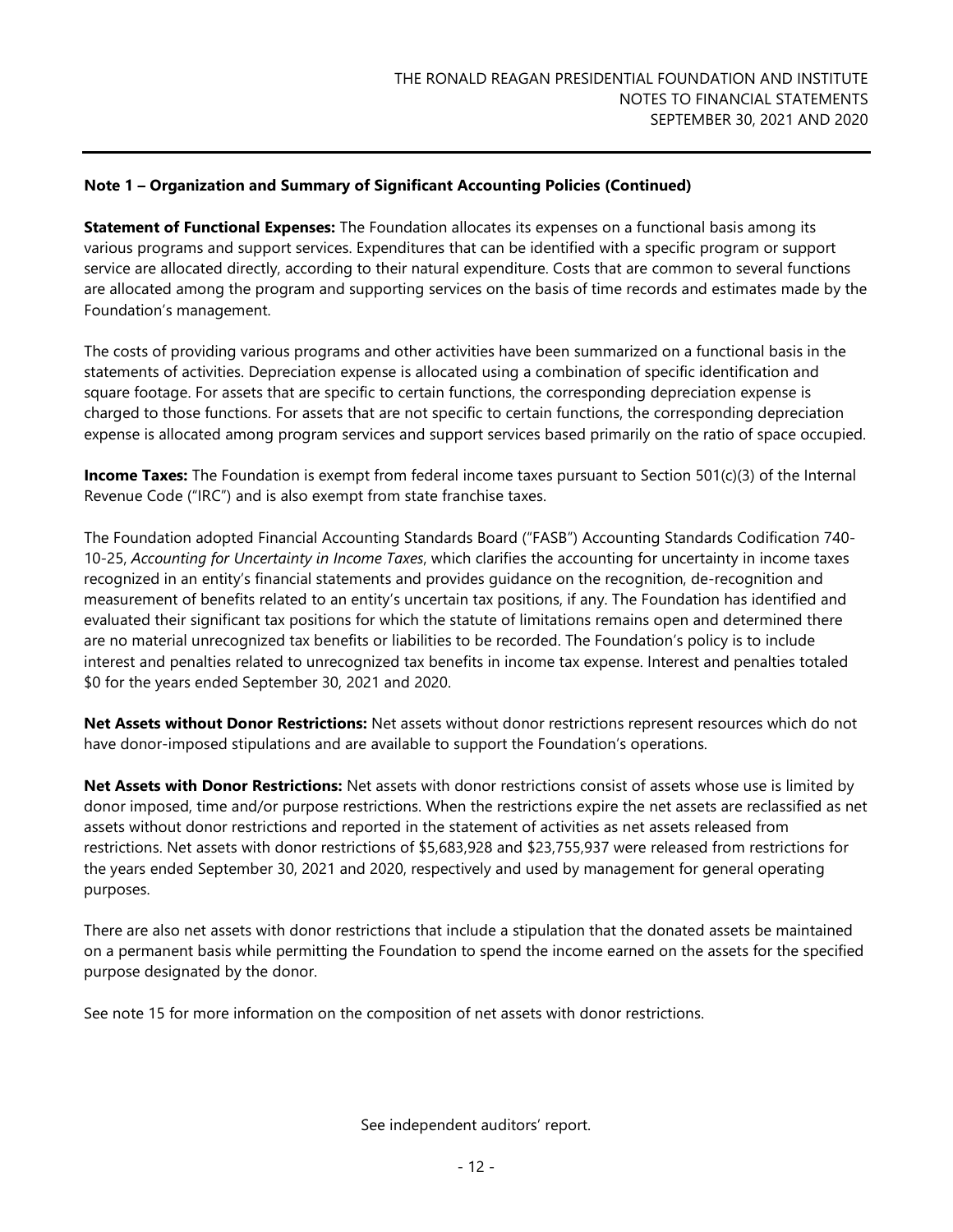**Leases:** In February 2016, the FASB issued ASU 2016-02, Leases (Topic 842), which supersedes existing guidance on accounting for leases in "Leases (Topic 840)". ASU No. 2016-02, increases transparency and comparability among organizations by recognizing lease assets and lease liabilities on the statement of financial position and disclosing key information about leasing arrangements. A lessee should recognize in the statements of financial position a liability to make lease payments (the lease liability) and a right-of-use asset representing its right to use the underlying asset for the lease term. The recognition, measurement and presentation of expenses and cash flows arising from a lease by a lessor have not significantly changed from previous U.S. GAAP. This ASU was effective for annual periods, including interim periods within those annual periods, beginning after December 15, 2018. The Foundation adopted this ASU during the year ended September 30, 2020. The Foundation leases audio and video equipment under financing leases. The Foundation evaluates the contracts to determine if an arrangement is a lease at inception and classify it as a finance or operating lease. Currently, all the leases are classified as financing leases. Leased assets and corresponding liabilities are recognized based on the present value of the lease payments over the lease term.

Costs associated with short-term operating leases are expensed as they are incurred. At the time of adopting this standard, the Foundation had no operating or financing leases outstanding. The Foundation adopted the standard using the prospective approach and did not retrospectively apply to prior periods. Right-of-use assets are recorded in long-term assets on the statements of financial position. Current and non-current lease liabilities are recorded as financing lease liabilities within current liabilities and long-term liabilities, respectively, on the statements of financial position.

The Foundation has made certain assumptions and judgments when applying ASC 842, the most significant of which are:

- The Foundation elected the package of practical expedients available for transition that allow the Foundation to not reassess whether expired or existing contracts contain leases under the new definition of a lease, lease classification for expired or existing leases and whether previously capitalized initial direct costs would qualify for capitalization under ASC 842.
- · The Foundation did not elect to use hindsight when considering judgments and estimates such as assessments of lessee options to extend or terminate a lease or purchase the underlying asset.
- · For all asset classes, the Foundation elected to not recognize a right-of-use asset and lease liability for short-term leases.
- The determination of the discount rate used in a lease is our estimated incremental borrowing rate that is based on what the Foundation would expect to pay to borrow over a similar term an amount equal to the lease payments.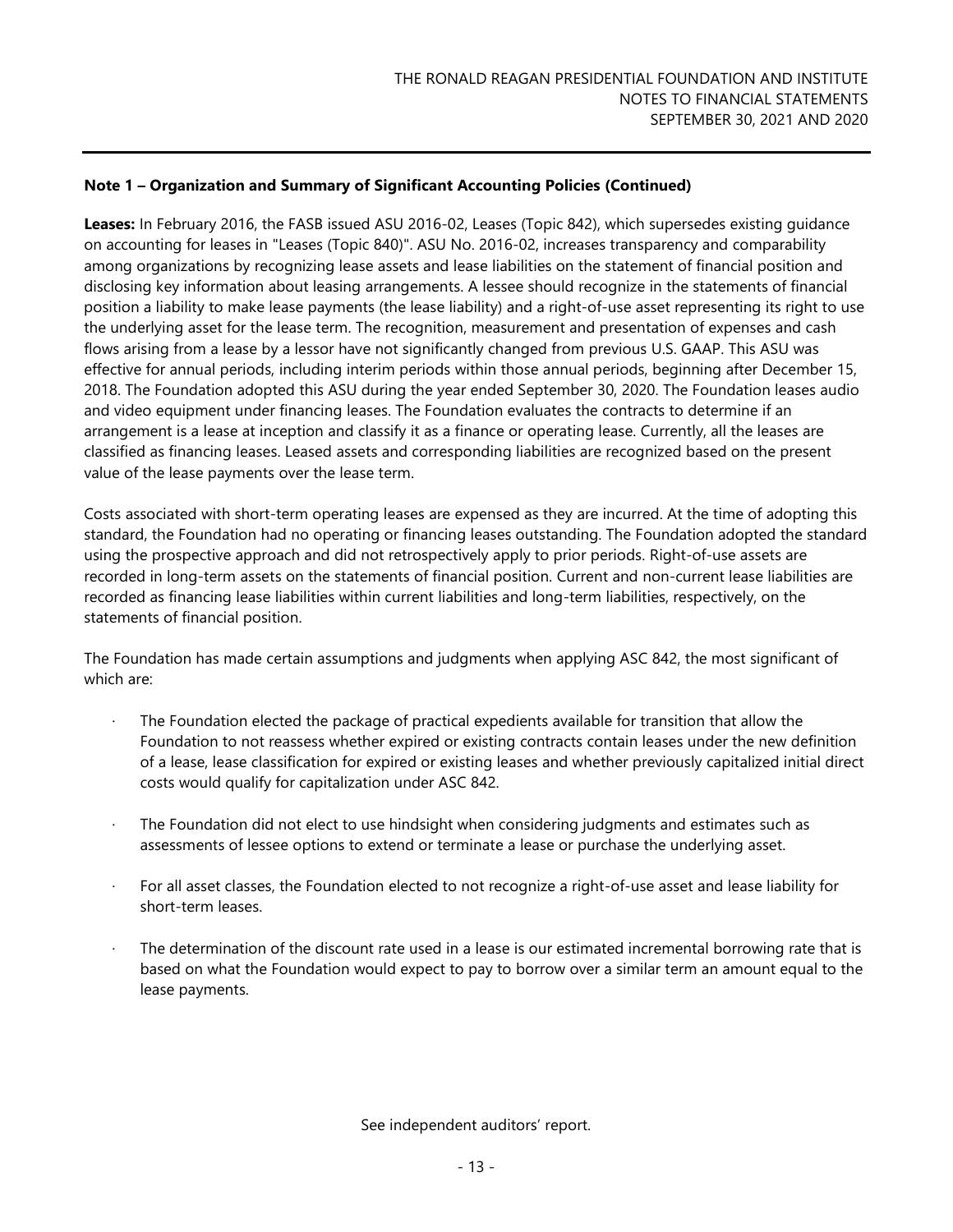**Fair Value of Financial Instruments:** The Foundation has adopted guidance issued by the FASB that defines fair value, establishes a framework for measuring fair value in accordance with existing Generally Accepted Accounting Principles, and expands disclosures about fair value measurements. Assets and liabilities recorded at fair value in the statement of financial position are categorized based upon the level of judgment associated with the inputs used to measure their fair value. The categories are as follows:

| Level Input: | Input Definition:                                                                                                                                                       |
|--------------|-------------------------------------------------------------------------------------------------------------------------------------------------------------------------|
| Level I      | Inputs are unadjusted, quoted prices for identical assets or liabilities in active markets at the<br>measurement date.                                                  |
| Level II     | Inputs, other than quoted prices included in Level I, that are observable for the asset or<br>liability through corroboration with market data at the measurement date. |
| Level III    | Unobservable inputs that reflect management's best estimate of what market participants<br>would use in pricing the asset or liability at the measurement date.         |

The Foundation's policy is to recognize transfers between Level I, II, and III as of the end of the fiscal year during which the event or circumstances that caused the transfer occurred.

Carrying amounts reported in the statement of financial position for cash and cash equivalents, accounts receivable, investments, accounts payable and accrued liabilities approximate fair value because of their immediate or short-term nature. The fair value of borrowings is not considered to be significantly different than its carrying amount because the stated rates for such debt reflect current market rates and conditions.

**Recently Adopted Accounting Pronouncements:** In February 2016, the FASB issued ASU 2016-02, Leases (Topic 842), the Foundation adopted the ASU during the year ended September 30, 2020. The impact of adoption is discussed above.

In May 2014, the FASB issued ASU 2014-09, Revenue from Contracts with Customers (Topic 606). This guidance along with subsequent amendments, provides a new model for revenue recognition and disclosures for all entities that enter into contracts with customers to transfer goods or services. In August 2015, the FASB issued ASU 2015- 14, Revenue from Contracts with Customers: Deferral of the Effective Date, to defer the effective date of this new standard by one year. This guidance is effective for years beginning after December 15, 2020. The Foundation is currently evaluating the impact on the financial statements.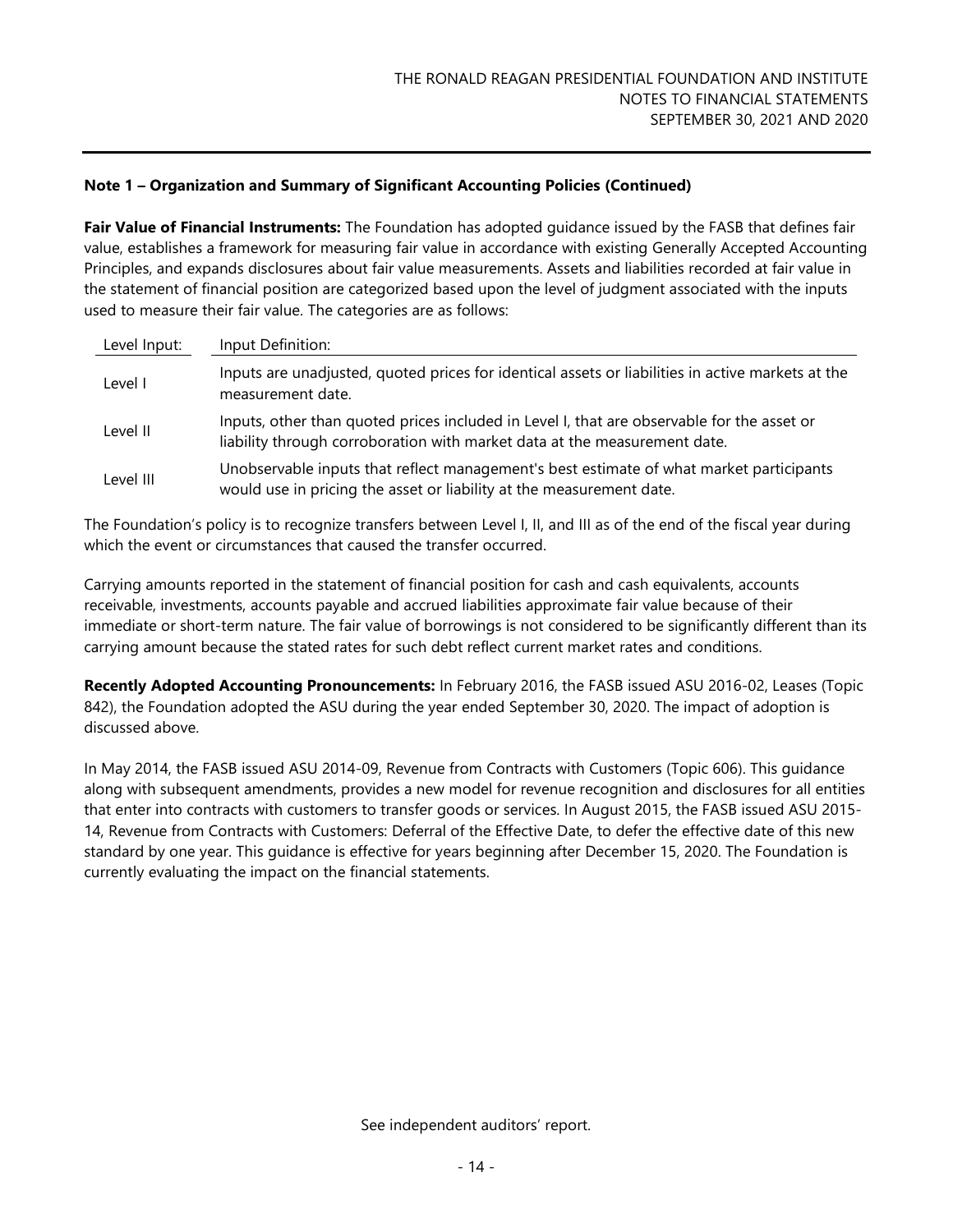#### **Note 2 – Liquidity of Assets and Availability of Resources**

The Foundation's financial assets available within one year from September 30, 2021 and 2020 for general expenditures are as follows:

|                                                | 2021      | 2020      |
|------------------------------------------------|-----------|-----------|
| Cash and cash equivalents                      | 3,986,688 | 5,001,573 |
| Accounts receivable                            | 671.801   | 154,042   |
| Pledges receivable                             | 1,410,415 | 2,443,271 |
| Total financial assets available to management |           |           |
| for general expenditure within one year        | 6,068,904 | 7,598,886 |

The Foundation is supported by earned revenue, contributions and endowment support. The Foundation maintains a policy structuring its financial assets to be available as its general expenditures, liabilities, and other obligations require. In addition, the Foundation invests cash in excess of monthly requirements in short-term investments. To help manage unanticipated liquidity needs, the Foundation has a committed line of credit of \$5,000,000, which it could draw upon. Additionally, the Foundation has Board Designated net assets without donor restrictions that, while the Foundation does not intend to spend these for purposes other than those identified, the amounts could be made available for current operations, if necessary.

#### **Note 3 – Pledges Receivable**

Pledges receivable are expected to be collected as follows at September 30:

|                                            | 2021            |    | 2020          |
|--------------------------------------------|-----------------|----|---------------|
| Within one year                            | \$<br>3,365,415 | \$ | 2,443,271     |
| From one to five years                     | 36,054,543      |    | 36,710,987    |
| Over five years                            | 28,222,212      |    | 22,875,085    |
|                                            | 67,642,170      |    | 62,029,343    |
| Present value discount *                   | (8,667,503)     |    | (8, 143, 707) |
| Allowance for doubtful pledges - current   | (1,955,000)     |    |               |
| Allowance for doubtful pledges - long-term | (70,000)        |    | (475,000)     |
|                                            | 56,949,667      |    | 53,410,636    |
| Less current portion, net                  | 1,410,415       |    | 2,443,271     |
| Long-term pledges receivable, net          | 55,539,252      |    | 50,967,365    |

\* Anticipated pledge payments are discounted at the U.S. Treasury Bill rate for the pledge period at the time the pledge is received.

Total bequests and conditional pledges, which are not included in the financial statements, were \$58,335,720 and \$56,570,720 at September 30, 2021 and 2020, respectively.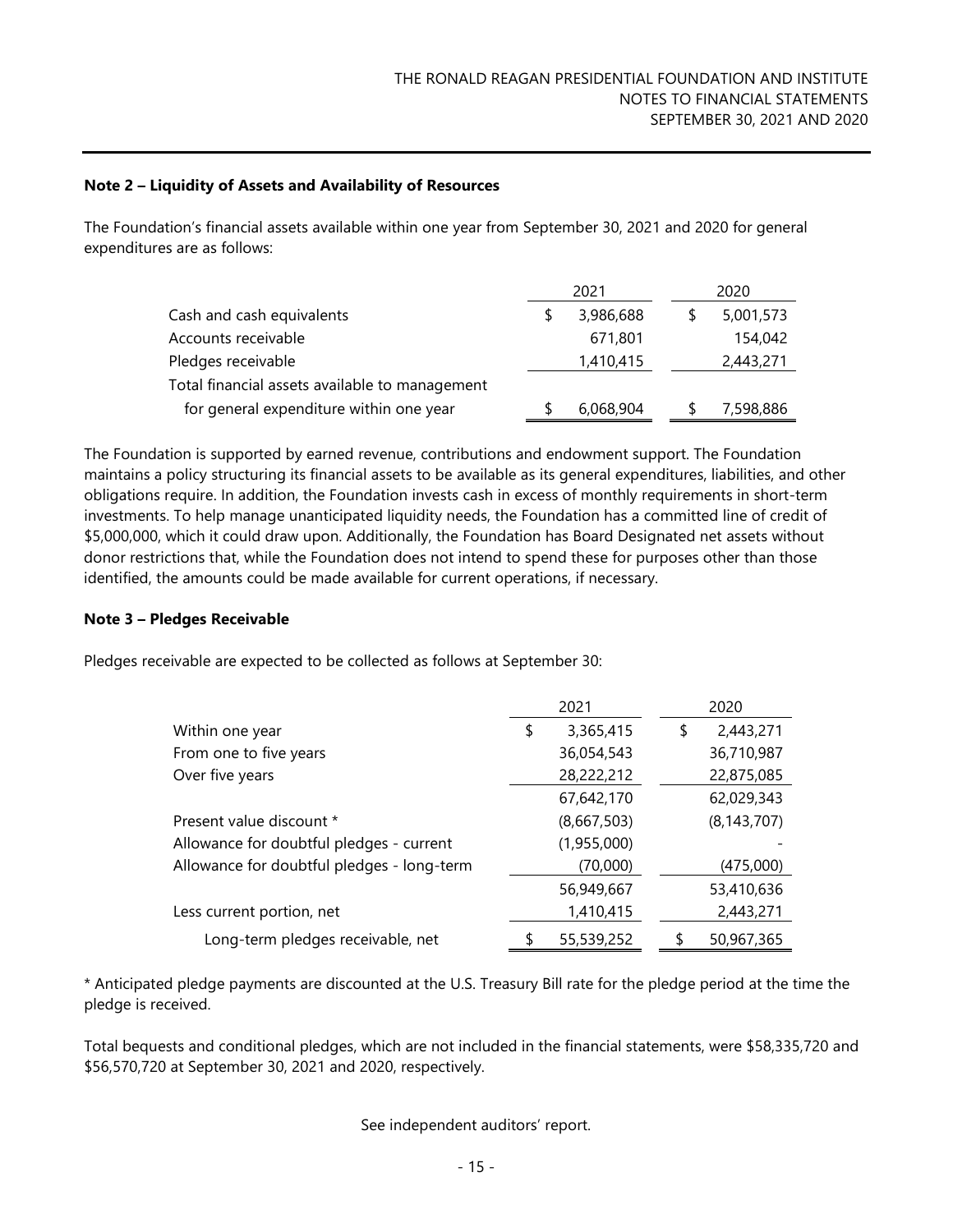#### **Note 4 – Prepaid Expenses, Accounts Receivable and Other Assets**

Accounts receivable include amounts owed by NARA for reimbursement of costs incurred by the Foundation on behalf of NARA, as well as amounts owed for pledged gifts and imaging service provider royalties.

During fiscal years 2020, temporary exhibition and event costs were incurred in advance of the exhibition or event dates. Costs are expensed during the exhibition period or when the event occurs.

#### **Note 5 – Investments**

Investments are carried at fair value with realized and unrealized gains and losses, interest and dividends reflected in the statements of activities. Investments are money market funds, equity mutual funds, commodities mutual funds, marketable equity securities and private securities. These funds were measured at fair value using quoted market prices and were classified as Level I. If the fund is not trading on a regular basis, it is classified as Level II. Private securities are valued at the best estimates available and are classified as Level III.

During the years ended September 30, 2021 and 2020, the Foundation had investments in private securities through the Endowment, which do not have quoted market price and is therefore classified as Level III. Management obtains an updated valuation report annually to determine the fair value.

|                             | Level I         | Level II |    |            | Level III  | Total           |
|-----------------------------|-----------------|----------|----|------------|------------|-----------------|
| Money market funds held     |                 |          |    |            |            |                 |
| for investment              | \$<br>6,175,321 |          | \$ |            | \$         | \$<br>6,175,321 |
| Equity mutual funds         | 24,891,296      |          |    | 71,951,268 |            | 96,842,564      |
| Fixed income mutual         |                 |          |    |            |            |                 |
| funds                       | 74,465,501      |          |    | 27,549,357 |            | 102,014,858     |
| Trust funds held for others | 584,276         |          |    | 952        |            | 585,228         |
| Private securities          |                 |          |    |            | 52,048,260 | 52,048,260      |
| Total investments           | 106,116,394     |          |    | 99,501,577 | 52,048,260 | 257,666,231     |

Following is a summary of the fair values of investments measured on a recurring basis at September 30:

|                             | September 30, 2020 |            |  |          |            |  |           |            |       |    |             |
|-----------------------------|--------------------|------------|--|----------|------------|--|-----------|------------|-------|----|-------------|
|                             | Level I            |            |  | Level II |            |  | Level III |            | Total |    |             |
| Money market funds held     |                    |            |  |          |            |  |           |            |       |    |             |
| for investment              | \$                 | 2,993,295  |  | \$       |            |  | \$        |            |       | \$ | 2,993,295   |
| Equity mutual funds         |                    | 15,792,268 |  |          | 64,730,409 |  |           |            |       |    | 80,522,677  |
| Fixed income mutual         |                    |            |  |          |            |  |           |            |       |    |             |
| funds                       |                    | 62,531,274 |  |          | 29,443,323 |  |           |            |       |    | 91,974,597  |
| Trust funds held for others |                    | 517,068    |  |          | 4,668      |  |           |            |       |    | 521,736     |
| Private securities          |                    |            |  |          |            |  |           | 39,221,534 |       |    | 39,221,534  |
| Total investments           |                    | 81,833,905 |  |          | 94,178,400 |  |           | 39,221,534 |       |    | 215,233,839 |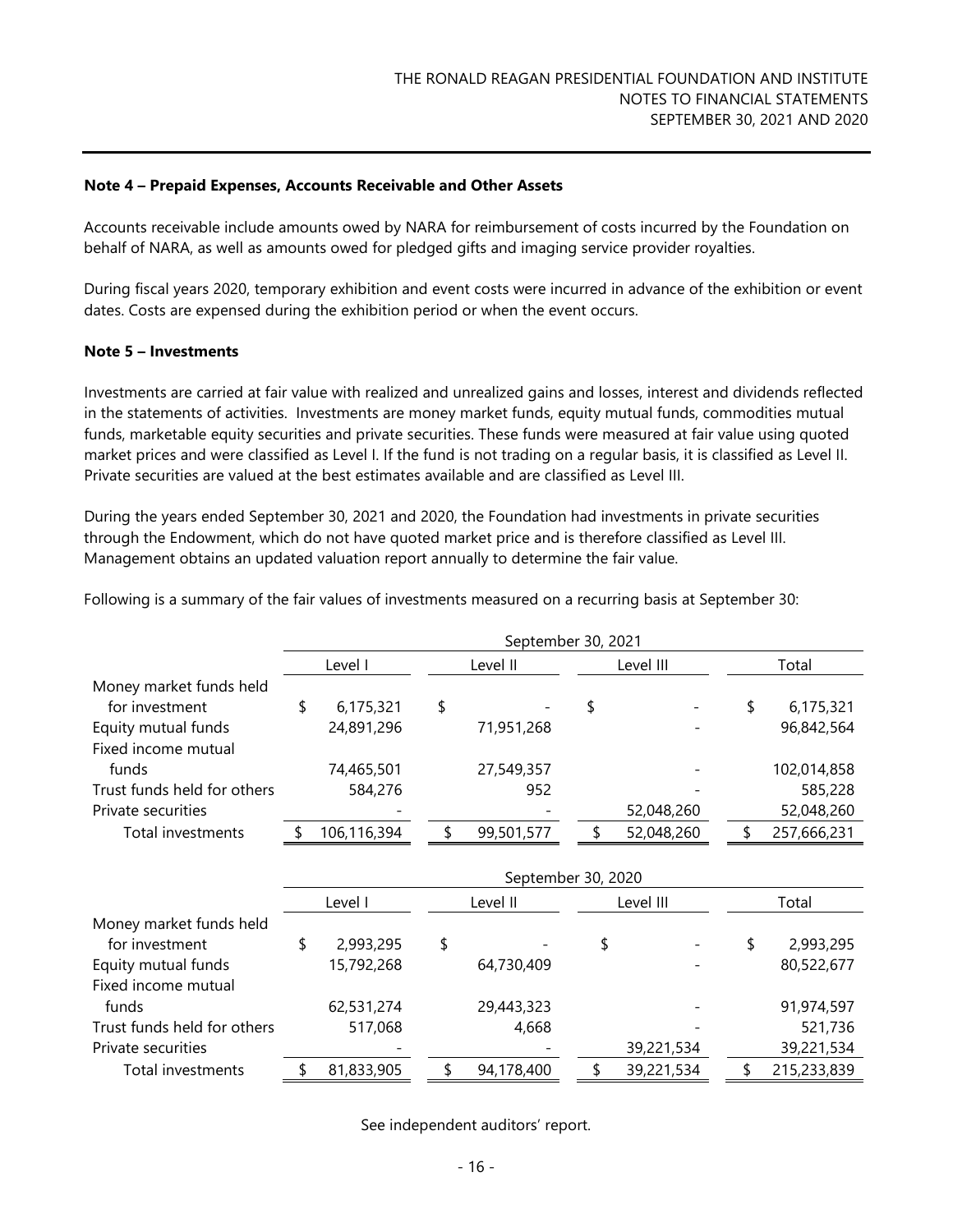#### **Note 5 – Investments (Continued)**

The following table summarizes our fair value measurements using significant Level II and III inputs, and changes therein, for the years ended September 30, 2021 and 2020:

|                                  | Level II        |   | Level III  |
|----------------------------------|-----------------|---|------------|
| Balance as of September 30, 2019 | 96,507,741<br>S | S | 30,441,563 |
| Net purchases (sales)            | (4,489,406)     |   | 7,434,286  |
| Net unrealized gains (losses)    | 1,714,373       |   | 169,534    |
| Net realized gains (losses)      | 445,692         |   | 1,176,151  |
| Balance as of September 30, 2020 | 94,178,400      |   | 39,221,534 |
| Net purchases (sales)            | (18, 107, 830)  |   | 8,523,429  |
| Net unrealized gains (losses)    | 22,805,297      |   | 2,066,979  |
| Net realized gains (losses)      | 625,710         |   | 2,236,318  |
| Balance as of September 30, 2021 | 99,501,577      |   | 52,048,260 |

The fundamental investment objectives for investments are to ensure safety and preservation of principal, meet liquidity needs, apply diversification and risk limits appropriate to the investment pools and achieve optimal net investment returns subject to the risk tolerance, investment pool objectives and policy constraints. The asset pools in which the endowment funds are invested require current income which is the minimum needed for expenses and prudent liquidity, growth of income for planning and execution of distributions, and capital growth for the long term and sustainability. Investment securities, in general, are exposed to various risks, such as interest rate, credit and overall market volatility. Due to the level of risk associated with certain investment securities, it is reasonably possible that changes in the values of investment securities will occur in the near term and such changes could materially impact the amounts reported in the financial statements.

**Risk and Uncertainties:** The Foundation invests in various types of investment securities that are exposed to various risks, such as interest rate, market, and credit risks. Due to the level of risk associated with certain investment securities, it is at least reasonably possible that changes in the values of investment securities will occur in the near term and such changes could materially affect the amounts reported in the statements of financial position.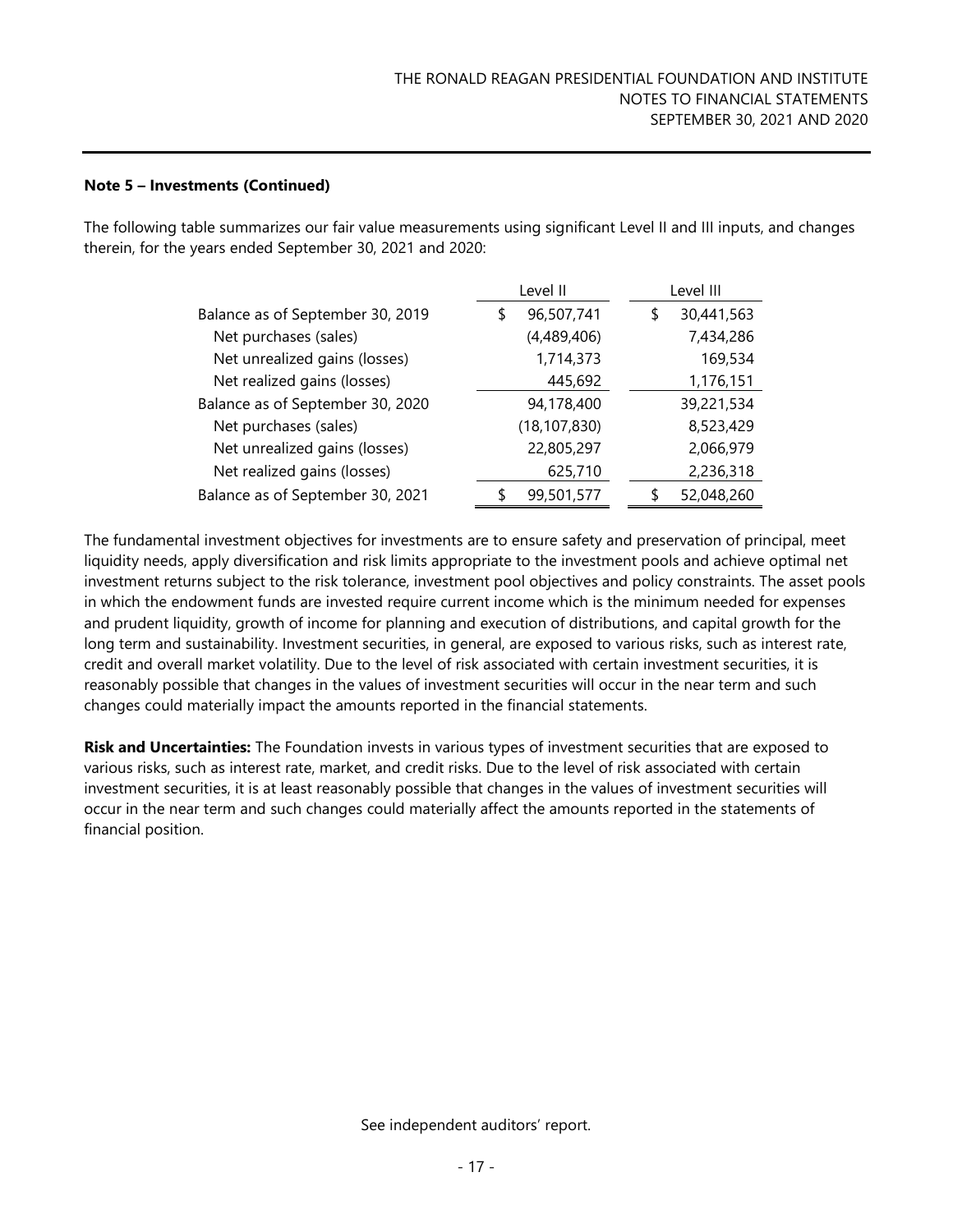## **Note 6 – Land, Buildings and Equipment**

Land, buildings and equipment consisted of the following at September 30:

|                                     |   | 2021           |    | 2020         |
|-------------------------------------|---|----------------|----|--------------|
| Land                                | S | 24,224,633     | \$ | 24,159,956   |
| Buildings and land improvements     |   | 115,740,382    |    | 88,753,803   |
| Construction in progress            |   | 1,066,294      |    | 29,522,540   |
| Furniture, fixtures and equipment   |   | 12,714,619     |    | 10,770,543   |
| Exhibits                            |   | 19,900,362     |    | 19,726,204   |
| Museum store furniture and fixtures |   | 787,565        |    | 787,565      |
|                                     |   | 174,433,855    |    | 173,720,611  |
| Less accumulated depreciation       |   | (77, 986, 357) |    | (74,098,986) |
| Land, buildings and equipment-net   | ፍ | 96,447,498     | Œ  | 99,621,625   |

#### **Note 7 – Beneficial Interest in Real Property**

On October 12, 2020, the Foundation was named as a beneficiary of a beneficial interest in real property. The Foundation has an interest in the asset held in the trust. Under the terms of the trust, the Foundation will receive the net proceeds from the sale of the real property. The Foundation recorded its beneficial interest in this trust at fair market value. The estimated market value of the property was \$4.5 million based on the appraisal and there are no registered mortgages or liens against the property. The proceeds from the sale shall be used and applied for the purposes of maintaining the Ronald Reagan Library, procurement of items for exhibits, and for promotion and marketing expenses. The following table summarizes the beneficial interest in real property reported at fair value at September 30, 2021:

|                                         |   | 2021      |
|-----------------------------------------|---|-----------|
| Estimated market value of property      | К | 4,500,000 |
| Estimated real estate commissions       |   | (225,000) |
| Payment to beneficiary                  |   | (150,000) |
| Estimated net sales proceeds to the     |   |           |
| Foundation from the beneficial interest |   | 4,125,000 |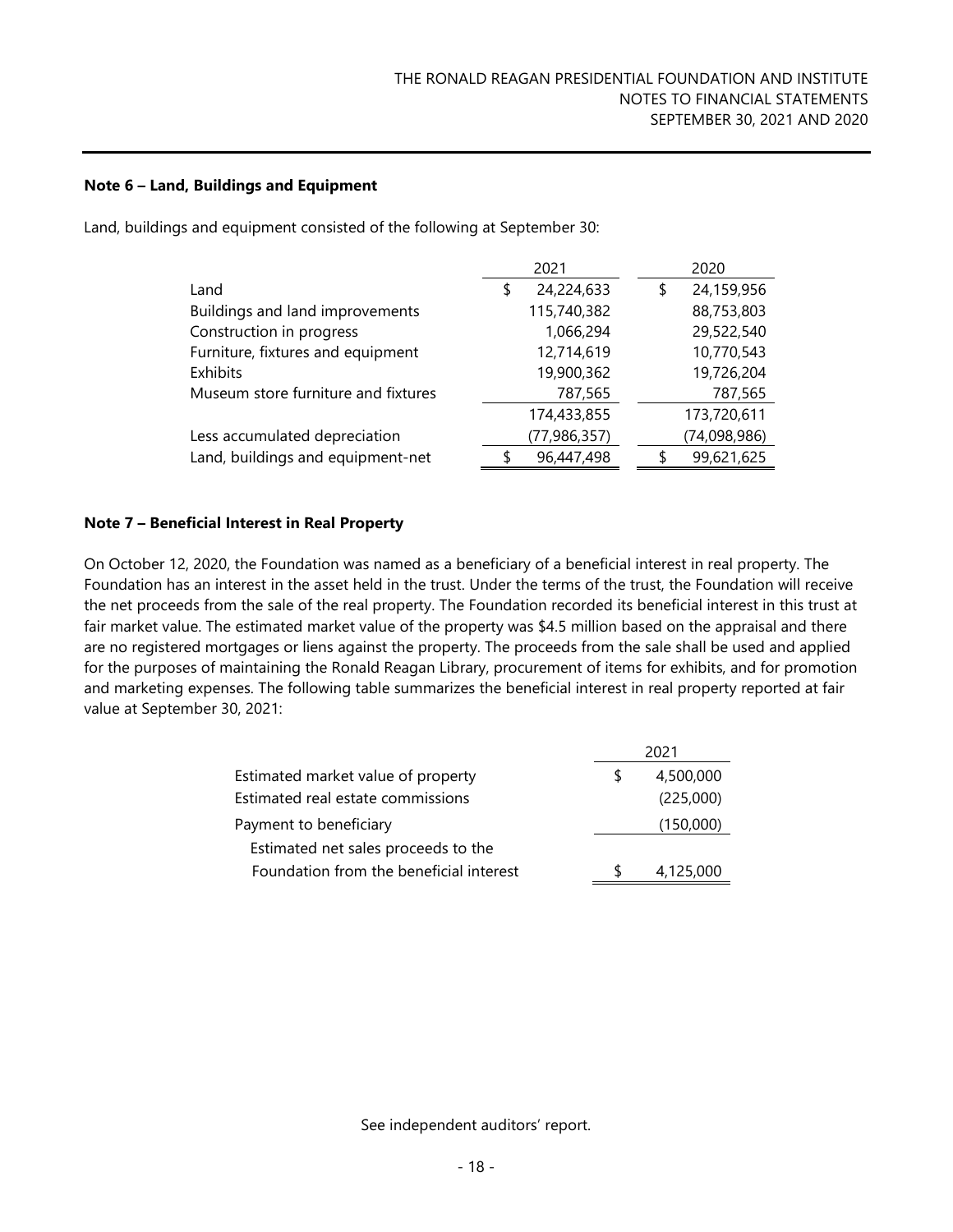#### **Note 8 – Financed Right-of-Use Assets**

On December 3, 2019, the Foundation entered into a lease financing obligation with a third party for the lease of audio and video equipment. The initial value of the lease was \$1,019,434, and bears interest between 5.25% - 7.57% per annum, which are payable monthly in the amount of \$20,089 and expire in July 2025. As of September 30, 2021, the present value of the financed right-of-use assets lease obligations were \$765,808 (net of imputed interest of \$106,996 and other costs of \$30,525). The total net cost of right-of-use assets under financed leases was \$736,607 at September 30, 2021.

The future estimated minimum lease payments required under this non-cancellable capital lease agreement at September 30, 2021 are as follows:

| Years ending September 30, |               |
|----------------------------|---------------|
| 2022                       | \$<br>241,066 |
| 2023                       | 241,066       |
| 2024                       | 241,066       |
| 2025                       | 180,131       |
|                            | 903,329       |
| Less: Amounts representing |               |
| interest and other costs   | (137, 521)    |
|                            | 765,808       |
| Less: Current portion      | (185, 213)    |
| Long-term portion          | 580,595       |

Amortization of the right-of-use assets under the financing lease is included in depreciation and amortization expense in the statements of functional expenses.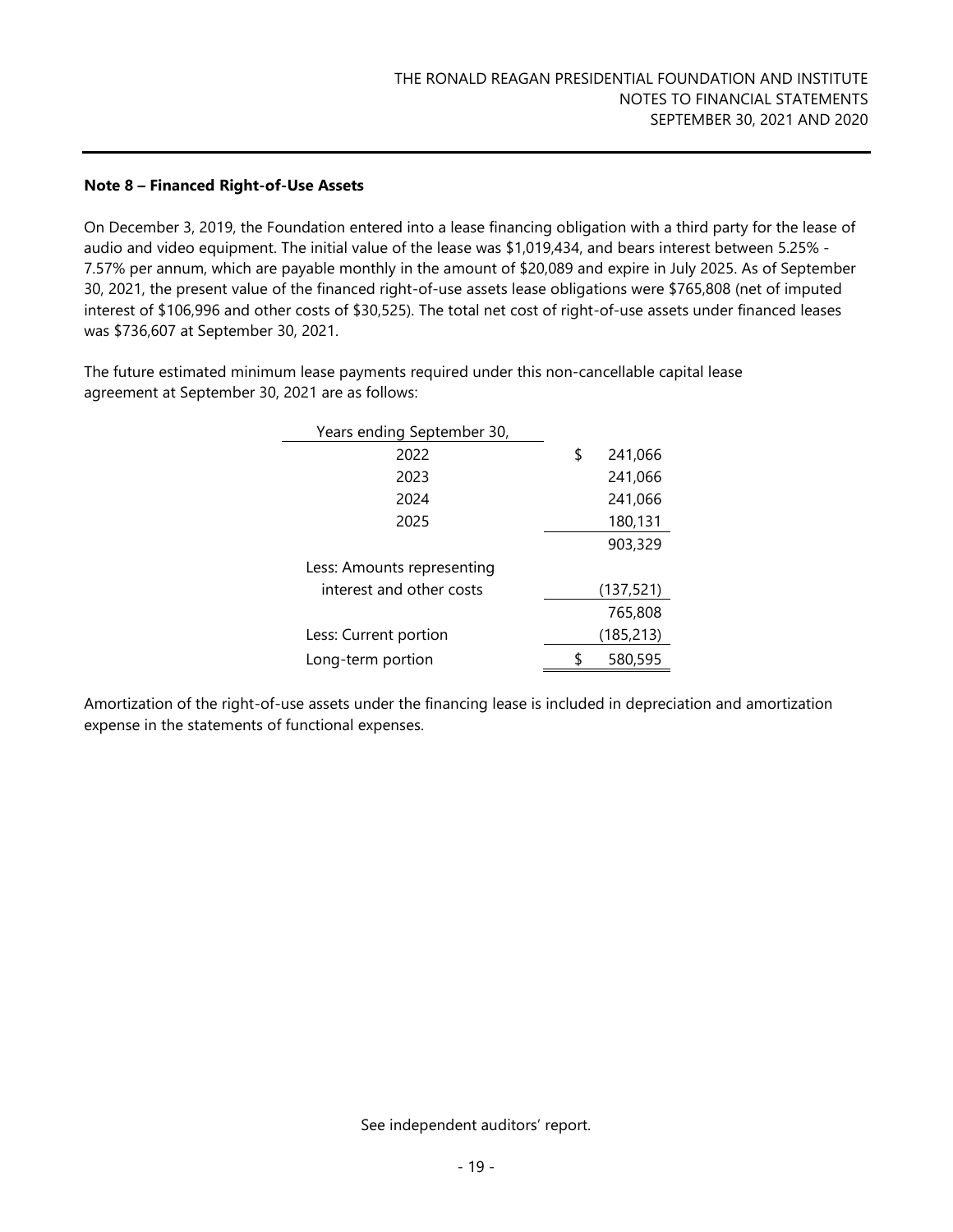## **Note 9 – Note Payable and Line of Credit**

In 2012, the Foundation purchased 140 acres of adjacent land for \$6,000,000. The land was financed with an interest-only loan from a bank with the principal and unpaid interest which was due on June 29, 2017. The loan agreement and note payable were both amended in May 2017 to extend the maturity date to June 29, 2022. Interest is calculated and paid monthly at a variable rate based on the greater of (a) the London InterBank Offered Rate plus 125 basis points per annum, or (b) 1.5% per annum. The average annual rate paid during the years ended September 30, 2021, and 2020 was 1.5% and 2.4%, respectively. During the years ended September 30, 2021 and 2020, interest expenses totaled \$91,250, and \$141,536, respectively.

On September 13, 2019, the Foundation entered into a drawdown loan agreement with the same bank. The drawdown loan is a non-revolving, prime rate adjustable, interest-only loan in the amount of \$3,000,000 with the principal and unpaid interest due at maturity on September 13, 2024. Interest is calculated and paid monthly at a variable rate based on the greater of (a) the U.S. prime rate published in The Wall Street Journal minus 1.8% per annum, or (b) 3.45% per annum. The average annual rate paid during the years ended September 30, 2021, and 2020 was 3.5% and 3.45%, respectively. During the years ended September 30, 2021 and 2020, interest expenses totaled \$104,938, and \$35,938, respectively.

The Foundation also has had a line of credit with the same bank since 2019. The line of credit is a revolving, prime adjustable, interest-only loan in the amount of \$5,000,000 with the principal and unpaid interest due at maturity on September 13, 2022. Interest is calculated and paid monthly at a variable rate based on the greater of (a) the U.S. prime rate published in The Wall Street Journal minus 0.75% per annum, or (b) 2.5% per annum. As of September 30, 2021, no advances have ever been requested or fulfilled on the line of credit and, therefore, no interest expense has been incurred during the years ended September 30, 2021 and 2020.

The loan covenants for all three loans require unrestricted cash and investments remain above \$48 million to be measured on June 30 and December 31 each year. The Foundation was in compliance with its loan covenants.

## **Note 10 – Charitable Remainder Annuity Trusts**

The Foundation is Trustee under certain Irrevocable Annuity Trust Agreements which require future payments to the Grantors. The present value of the expected future payments is recorded as a liability and adjusted annually based on actuarial assumptions.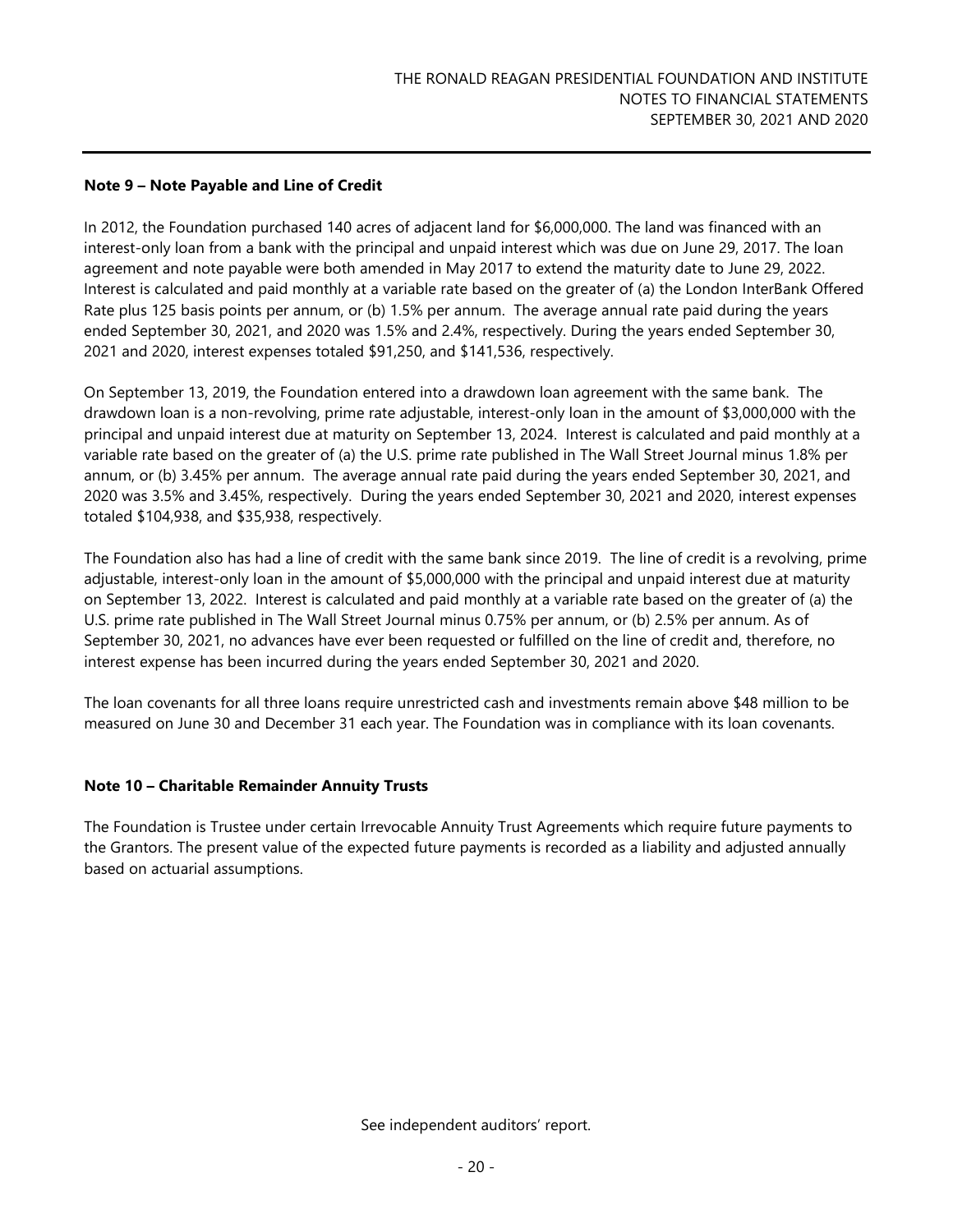## **Note 11 – Agreement with the National Archives and Records Administration**

Upon completion of the Library's construction in 1991, NARA assumed responsibility for the operation, security, and maintenance of the Library as a presidential archival depository. However, the operation and maintenance of certain portions of the Library, including the areas designated for the museum store, the Air Force One Pavilion, and the Foundation offices remain the responsibility of the Foundation. In February 2016 the Foundation assumed responsibility of admissions to the museum. The Foundation had accounts payable to NARA totaling \$114,249 and \$86,909 at September 30, 2021, and 2020, respectively. Accounts receivable from NARA are for reimbursements for utilities and other general costs that are paid by the Foundation and amounted to \$194,201 and \$54,744 at September 30, 2021, and 2020, respectively. Accounts receivable from NARA accounted for approximately 29% and 36% of total accounts receivable at September 30, 2021, and 2020, respectively.

#### **Note 12 – Retirement Plan**

The Foundation has a defined contribution retirement plan for its employees under the provisions of IRC Section 403(b). Under the terms of this plan, employees who worked a minimum of 1,000 hours per year are eligible for participation after one year of service and the attainment of age 21. Vesting in Foundation contributions is 20% each year, with a participant 100% vested after five years of credited service. Plan contributions are made solely by the Foundation in the amount of 10% of the plan participants' compensation. Such contributions are made at the Board's discretion, not to exceed the statutory allowable amount. During the years ended September 30, 2021 and 2020, Foundation contributions were \$477,359 and \$548,726, respectively.

The Foundation established a 457(b) pension plan effective September 20, 2019. Under the terms of this plan, certain senior management employees of the Foundation as designated by the Board of Trustees are eligible for contributions. After a designated employee has completed one year of service with the Foundation, the Foundation's annual contribution to an eligible employee's 457(b) pension plan would be equal to the lesser of 10% of the employee's annual total compensation (excluding pension contributions) less any amount the Foundation contributes to the employee's 403(b) plan during a year, or \$19,000 (prorated from the date of one year of service, if applicable). The Board of Trustees may approve an increase to the existing annual contribution amount of \$19,000 in the future subject to the approval of the Board of Trustees. During the year ended September 30, 2021 and 2020, Foundation contributions were \$38,000 and \$60,905, respectively.

## **Note 13 – Commitments and Contingencies**

**Legal Matters:** No legal proceedings have arisen that, in the opinion of management, would have a material adverse impact on the financial position or results of operations of the Foundation.

**Foodservice Agreement:** On October 23, 2018, the Foundation entered into an agreement with Sodexo America, Inc. ("Sodexo") wherein Sodexo provides exclusive food services and catering to the Library for a ten-year term commencing January 7, 2019. Under the agreement, Sodexo will invest \$2.4 million in the design, construction and renovation of the Foundation's food service facilities, and the purchase of furniture, fixtures, and equipment. The capital expenditures are being amortized on a straight-line basis over ten years commencing on January 7, 2019.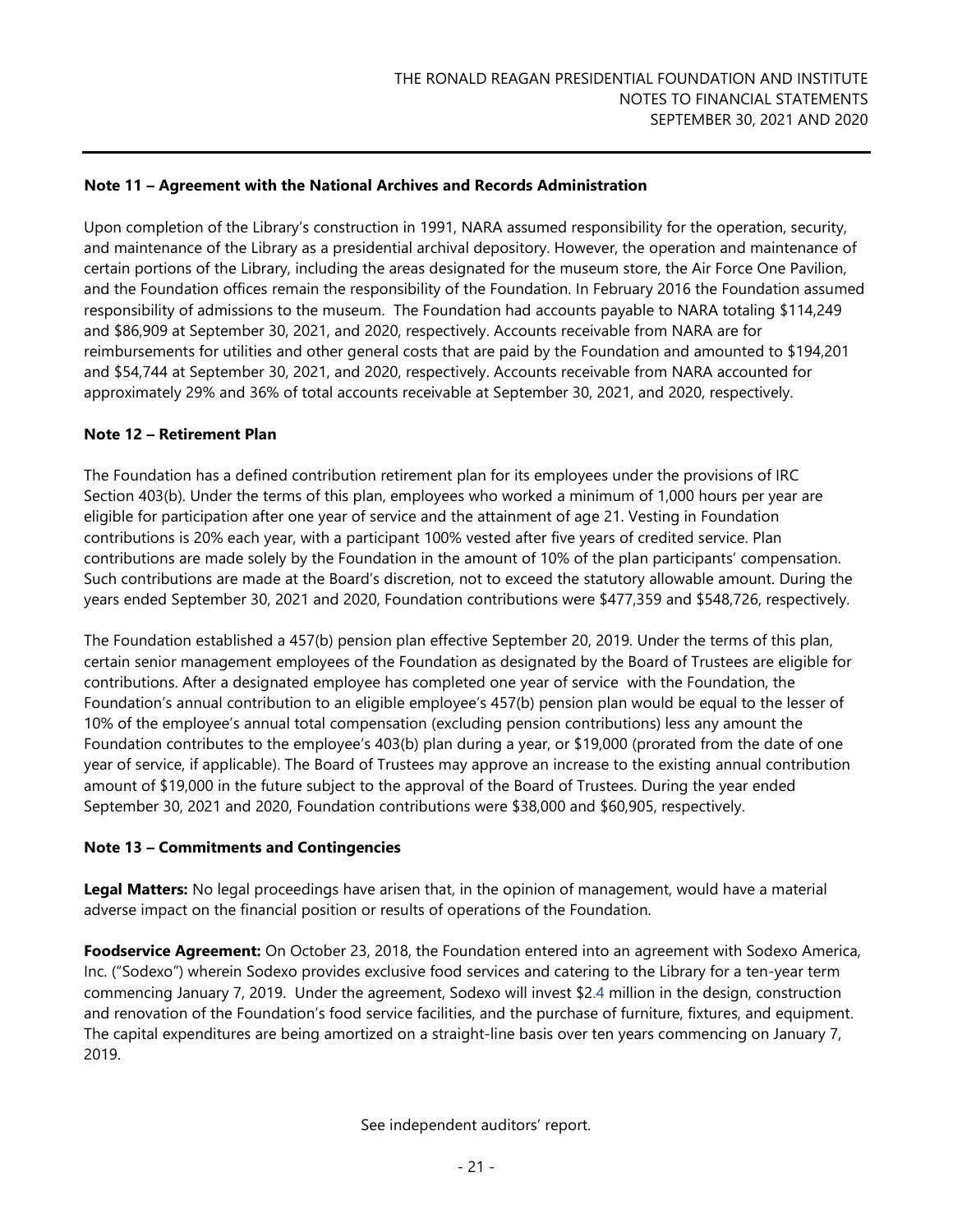#### **Note 13 – Commitments and Contingencies (Continued)**

**Foodservice Agreement (Continued):** As part of the agreement, Sodexo incurred start-up and pre-opening costs and expenses of which only those costs actually expended up to but not exceeding \$250,000 may be liable by the Foundation. These costs are being amortized by Sodexo on a straight-line basis over a period of three years commencing on January 7, 2019. The Foundation has not recorded this liability on the statements of financial position.

If the Agreement with Sodexo is terminated prior to the completion of the amortization of these costs, the Foundation has agreed to reimburse Sodexo for the unamortized amounts. As of September 30, 2021 and 2020, under a revised agreement, the unamortized amounts for the capital expenditures totaled \$2.1 million and \$1.2 million, respectively, and are included in deferred revenues on the Statements of Financial Position. During the years ended September 30, 2021 and 2020, unamortized amounts for the start-up costs totaled \$151,598 and \$187,500, respectively.

**Scholarships:** In 2010, the Foundation received a \$5,000,000 contribution from GE Corporation to fund a ten-year national scholarship program. Terms of the contribution require the Foundation to fund \$300,000 per year for program costs and scholarships. Fund earnings are also restricted for scholarships. The annual amount awarded to each student shall not exceed \$10,000 and a scholarship recipient may be awarded a scholarship in each of four school years for a total of \$40,000. Scholarship recipients must continue to meet specific terms and conditions in order to continue to receive their scholarships.

On February 2, 2016, GE Corporation pledged an additional \$5,000,000 of additional funding to extend the life of the scholarship program and the Foundation has received the full amount from GE Corporation relating to this pledge.

#### **Note 14 – Concentrations**

**Major Donors:** The pledges from three donors accounted for approximately 57% and 62% of total pledges receivable at September 30, 2021 and 2020, respectively.

**Major Accounts Receivable:** Accounts receivable from two entities accounted for 90% and 68% of total accounts receivable at September 30, 2021 and 2020, respectively.

**Concentration of Credit Risk:** The Foundation maintains its cash at financial institutions which may, at times, exceed federally insured limits. At September 30, 2021, the Foundation had cash and cash equivalents on deposit exceeding federally insured limits by \$4,189,165. Historically, the Foundation has not experienced any losses in such accounts and believes it is not exposed to any significant credit risk on cash and cash equivalents.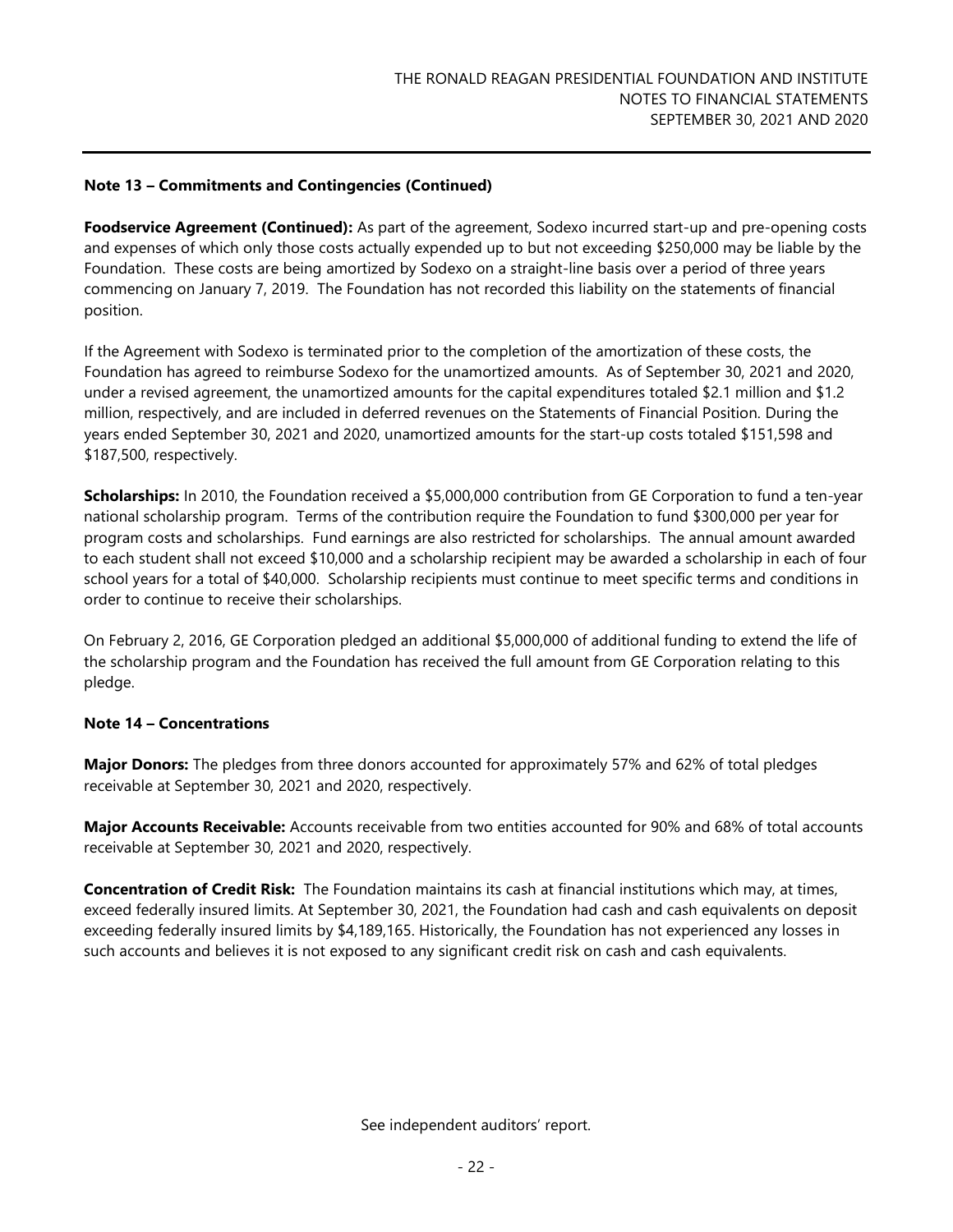## **Note 15 – Net Assets**

**Net Assets without Donor Restrictions:** The Foundation's net assets without donor restrictions include Boarddesignated funds functioning as endowment were as follows at September 30:

|                                                 | 2021           | 2020        |
|-------------------------------------------------|----------------|-------------|
| Net assets - undesignated                       | 85,695,521     | 92,808,356  |
| Board designated funds functioning as endowment | 122,671,974    | 102,103,414 |
| Total net assets without donor restrictions     | \$ 208,367,495 | 194,911,770 |

**Net Assets with Donor Restrictions:** Net assets with donor restrictions are restricted for the following purposes or periods were as follows at September 30:

|                                                 | 2021 |             | 2020              |
|-------------------------------------------------|------|-------------|-------------------|
| Subject to passage of time:                     |      |             |                   |
| Pledges receivable                              | \$   | 10,421,915  | \$<br>8,259,562   |
| Beneficial interest in real property            |      | 4,125,000   |                   |
| Undistributed endowment earnings                |      | 65,266,964  | 48,797,621        |
| Subject to passage of time and purpose:         |      |             |                   |
| Center for Public Affairs and Museum            |      | 687,976     | 833,614           |
| Ronald Reagan Institute                         |      | 23,392,687  | 23,071,790        |
| Education                                       |      | 1,562,236   | 228,106           |
| Subject to expenditure for a specified purpose: |      |             |                   |
| <b>GE Scholarships</b>                          |      | 9,847,047   | 8,682,091         |
| Center for Public Affairs and Museum            |      | 689,042     | 254,754           |
| Ronald Reagan Institute                         |      | 1,758,754   | 79,220            |
| Education                                       |      | 1,437,341   | 895,099           |
| Donald W. Reynolds Foundation                   |      |             |                   |
| Air Force Once Discovery Center                 |      | 2,266,324   | 1,111,036         |
| Walter and Leonore Annenberg Presidential       |      |             |                   |
| Learning Center                                 |      | 4,830,085   | 2,823,372         |
| Net assets restricted in perpetuity:            |      |             |                   |
| Walter and Leonore Annenberg Presidential       |      |             |                   |
| Learning Center                                 |      | 10,000,000  | 10,000,000        |
| Donald W. Reynolds Foundation                   |      |             |                   |
| Air Force Once Discovery Center                 |      | 6,500,000   | 6,500,000         |
| Donald W. Reynolds Foundation                   |      |             |                   |
| Museum Maintenance                              |      | 2,725,000   | 2,725,000         |
| Endowment fund investment in perpetuity         |      | 51,377,999  | 51,365,222        |
| Total net assets with donor restrictions        | \$   | 196,888,370 | \$<br>165,626,487 |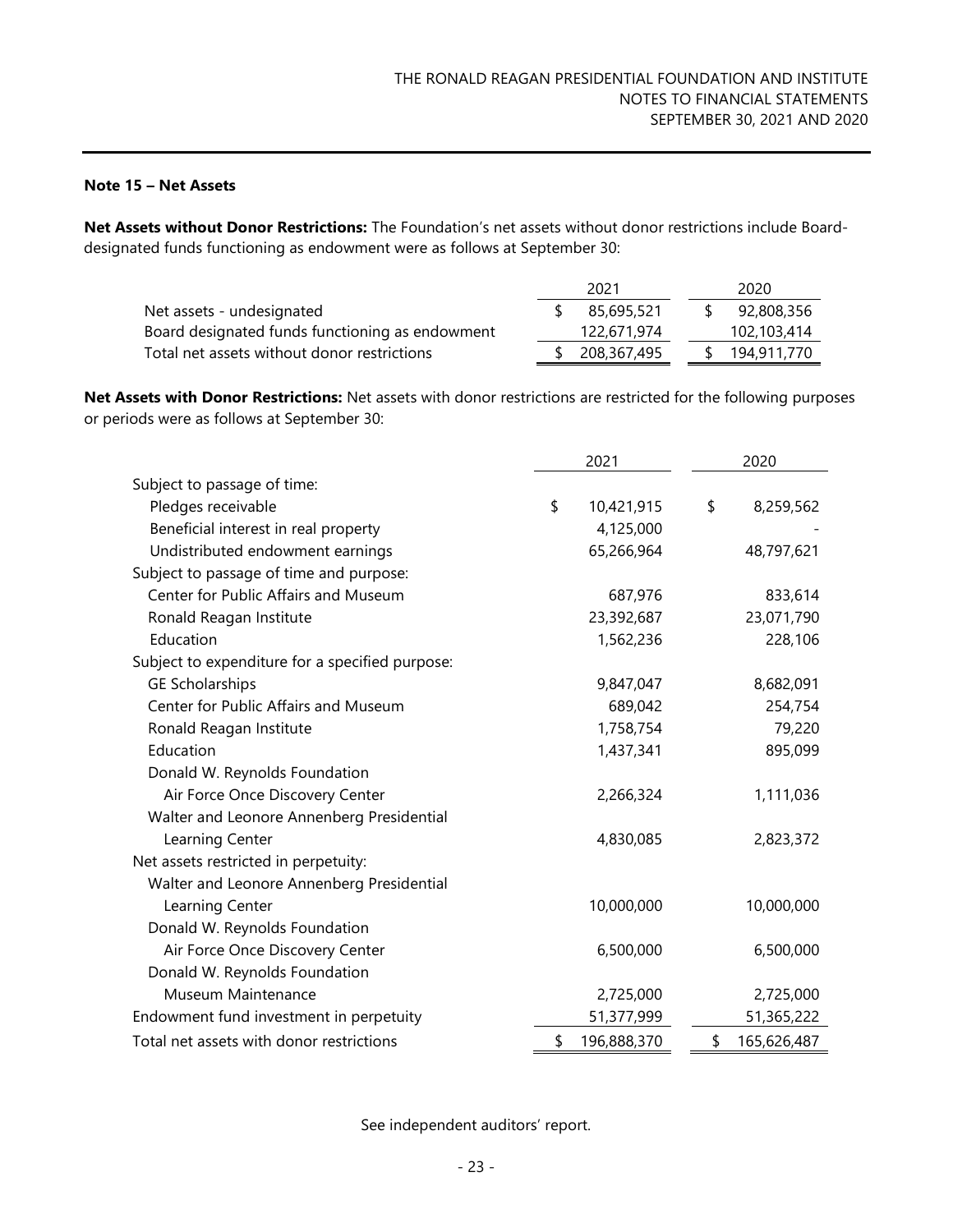## **Note 15 – Net Assets (Continued)**

Net assets with donor restrictions released during the years ended September 30, 2021 and 2020 include earnings from donor-restricted endowment approved for endowment distribution by the Board and net assets released from restrictions by incurring expenses satisfying the donor-restricted purposes or time requirements as summarized in the table below:

|                                                | 2021 |            |     | 2020       |
|------------------------------------------------|------|------------|-----|------------|
| Net assets released from restriction           |      |            |     |            |
| Subject to passage of time:                    |      |            |     |            |
| Collection of pledges receivable               | \$   | 2,432,022  | \$  | 2,082,575  |
| Endowment distribution                         |      | 1,235,928  |     | 1,198,131  |
| Subject to expenditure for a specific purpose: |      |            |     |            |
| <b>GE Scholarships</b>                         |      | (107, 204) |     | 464,115    |
| Center for Public Affairs and Museum           |      | 394,980    |     | 409,704    |
| Ronald Reagan Institute                        |      | 1,304,808  |     | 19,463,540 |
| Education                                      |      | 423,394    |     | 137,872    |
| Total net assets released from restrictions    | \$   | 5,683,928  | \$. | 23,755,937 |

The Foundation's endowment funds consist of (a) undesignated funds functioning as an endowment through designation by the Board and (b) donor-restricted endowment funds. The earnings of the Foundation's endowment funds support the mission and operations of the Foundation.

## **Note 16 – Endowment Funds**

**Net Asset Classifications:** In August 2008, the Financial Accounting Standards Board ("FASB") issued guidance on the net asset classification of donor-restricted endowment funds for a not-for-profit organization that is subject to an enacted version of the Uniform Prudent Management of Institutional Funds Act of 2006 ("UPMIFA"). The FASB guidance also improves disclosures about a foundation's endowment funds (both donor restricted endowment funds and board designated endowment funds) whether or not the Foundation is subject to UPMIFA. The Foundation classifies the donor-restricted endowment funds of perpetual duration as net assets with donor restrictions (permanently restricted). Gains and investment income on endowment funds are reported as increases in net assets without donor restrictions unless if such amounts are limited to specific uses by donor-imposed restrictions that are not met in the same year. From time to time, the fair value of assets associated with individual donor restricted endowment funds may fall below the level required to be maintained in perpetuity in accordance with UPMIFA or the applicable donor gift document, creating an "underwater" endowment fund. It is the policy of the Foundation not to spend from such funds. There were no such deficiencies as of September 30, 2021 and 2020.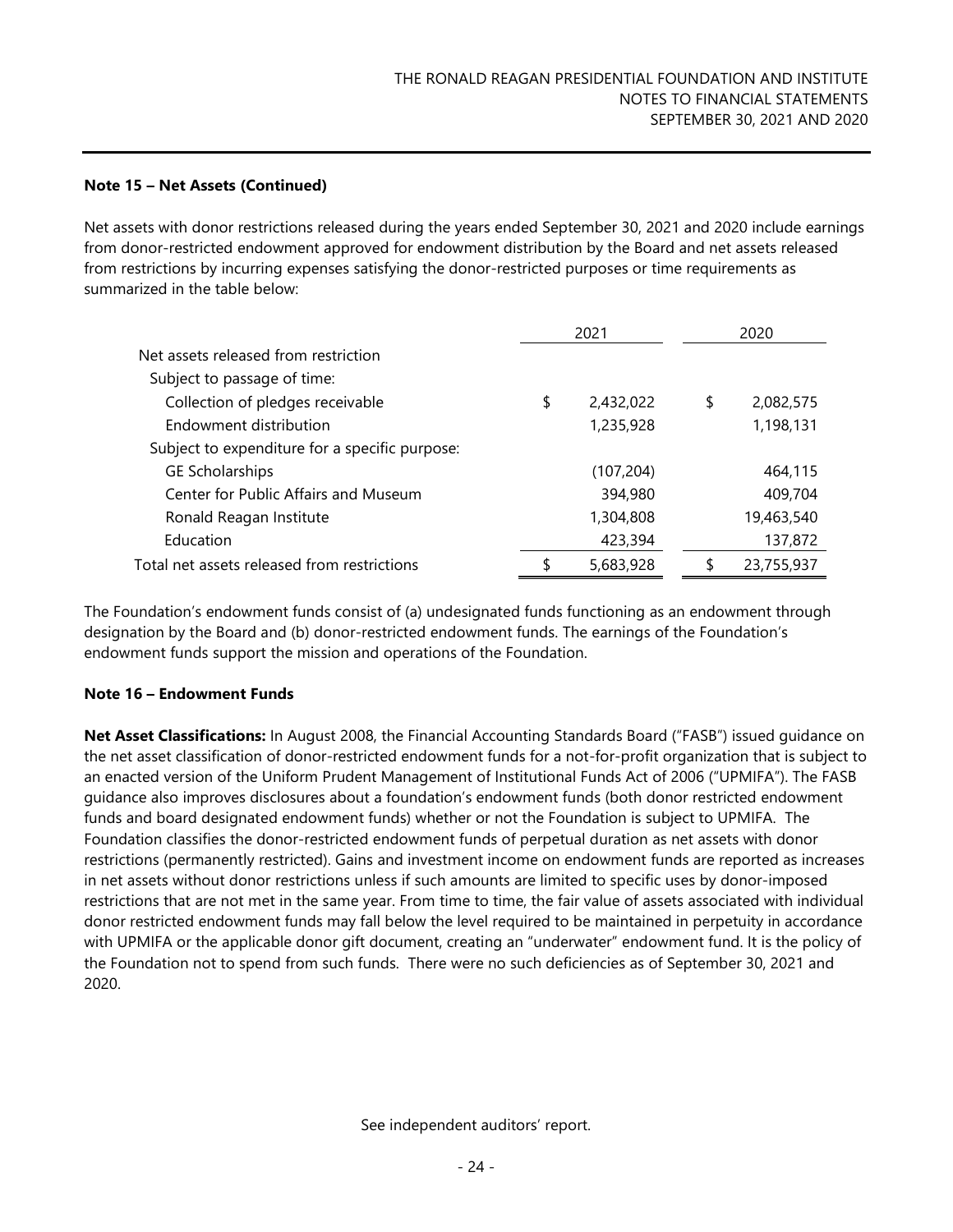**Interpretation of Law:** The Board of Trustees has interpreted the state law as requiring the preservation of the fair value of the original gift as of the gift date of the donor-restricted endowment funds absent explicit donor stipulations to the contrary. Consistent with UPMIFA and Board policy, the Foundation classifies the corpus of funds subject to UPMIFA as net assets with donor restrictions (permanently restricted) at the original value of gifts (including subsequent gifts) for donor-restricted endowment as required by the donor. Accumulated earnings of donor-restricted endowment are classified as with donor restrictions until distributed in accordance with UPMIFA and Board policy.

**Endowment Investment and Spending Policies:** The Board of Trustees has adopted an investment policy designed to seek an average total annual return that exceeds the spending or payout rate plus inflation measured over annualized, rolling five and ten year periods. To achieve its investment objectives, funds are allocated among a number of asset classes. The general policy is to diversify investments among both equity and fixed income strategies so as to provide a balance that will enhance total return while avoiding undue risk concentrations in any single asset class or investment category.

It is the Foundation's policy, subject to the discretion of the Board of Directors, to distribute annually up to five percent (5%) of the average of the investment pool's market value as of the end of 20 quarters prior to the next fiscal year period. It is understood that the total return basis for calculating spending is sanctioned by the UPMIFA, under which guideline the Foundation is permitted to spend an amount in excess of the current yield (interest and dividends earned), including realized or unrealized appreciation. The Foundation distributed \$1,707,562 and \$1,659,443 under this policy during the fiscal years ended September 30, 2021 and 2020, respectively.

The following is the composition of the endowment fund at September 30, 2021:

#### ENDOWMENT FUND BALANCES

|                                    | <b>Without Donor</b> |              | With Donor |              |    |             |
|------------------------------------|----------------------|--------------|------------|--------------|----|-------------|
|                                    |                      | Restrictions |            | Restrictions |    | Total       |
| <b>General Endowment</b>           | \$                   | 33,735,523   | \$         | 96,280,015   | \$ | 130,015,538 |
| Education                          |                      |              |            |              |    |             |
| Annenberg/Education Activities     |                      |              |            | 14,830,085   |    | 14,830,085  |
| Reynolds/Discovery Center          |                      |              |            | 8,766,324    |    | 8,766,324   |
| Reynolds/Museum Maintenance        |                      |              |            | 3,381,550    |    | 3,381,550   |
| Galbraith/LTAP Program             |                      |              |            | 407,481      |    | 407,481     |
| Taube/Fellows                      |                      |              |            | 423,527      |    | 423,527     |
| Funds Functioning as Endowment     |                      | 88,936,451   |            |              |    | 88,936,451  |
|                                    |                      | 122,671,974  |            | 124,088,982  |    | 246,760,956 |
| Endowment Pledges at Present Value |                      |              |            | 20,364,946   |    | 20,364,946  |
| <b>Total Endowment Net Assets</b>  | S                    | 122,671,974  |            | 144,453,928  | S  | 267,125,902 |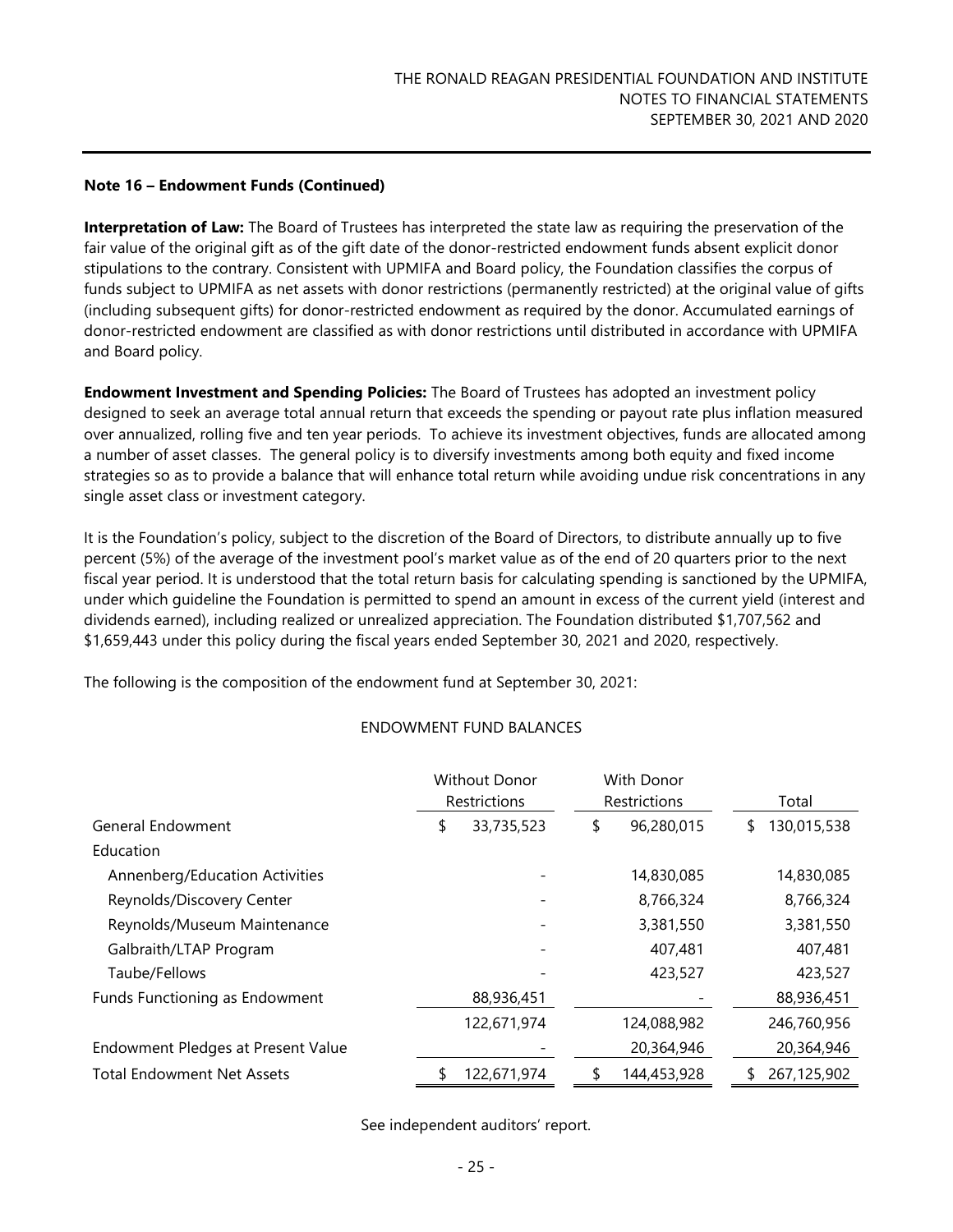The following are endowment fund activities for the year ended September 30, 2021:

#### ENDOWMENT FUND CHANGES IN NET ASSETS

|                                    | <b>Without Donor</b> |              |              | With Donor  |  |             |
|------------------------------------|----------------------|--------------|--------------|-------------|--|-------------|
| <b>INVESTED ENDOWMENT</b>          |                      | Restrictions | Restrictions |             |  | Total       |
| Beginning balance                  |                      | 102,103,414  | S            | 103,192,342 |  | 205,295,756 |
| Investment Returns                 |                      |              |              |             |  |             |
| Investment Income                  |                      | 1,148,575    |              | 1,212,705   |  | 2,361,280   |
| <b>Investment Appreciation</b>     |                      | 19,915,151   |              | 20,145,195  |  | 40,060,346  |
| <b>Investment Costs</b>            |                      | (183, 409)   |              | (110, 416)  |  | (293, 825)  |
| Net Investment Returns             |                      | 20,880,317   |              | 21,247,484  |  | 42,127,801  |
| Appropriated for Expenditure       |                      | (207, 426)   |              | (1,235,928) |  | (1,443,354) |
| <b>Cash Additions to Endowment</b> |                      |              |              |             |  |             |
| Donor Directed                     |                      | 670,337      |              | 110,416     |  | 780,753     |
| <b>Board Directed</b>              |                      |              |              |             |  |             |
| <b>Total New Additions</b>         |                      | 670,337      |              | 110,416     |  | 780,753     |
| Reclassifications                  |                      | (774, 668)   |              | 774,668     |  |             |
| Ending balance                     | \$                   | 122,671,974  | \$           | 124,088,982 |  | 246,760,956 |

# ENDOWMENT FUND CHANGES IN NET ASSETS

|                          | <b>Without Donor</b><br>Restrictions |                          | With Donor<br>Restrictions |            | Total |            |
|--------------------------|--------------------------------------|--------------------------|----------------------------|------------|-------|------------|
| <b>ENDOWMENT PLEDGES</b> |                                      |                          |                            |            |       |            |
| Beginning balance        | \$                                   | $\overline{\phantom{a}}$ | \$                         | 20,352,170 | \$    | 20,352,170 |
| New Pledges, net of      |                                      |                          |                            |            |       |            |
| discounts and payments   |                                      |                          |                            | 12,776     |       | 12,776     |
| Ending balance           |                                      | $\overline{\phantom{a}}$ | ፍ                          | 20,364,946 |       | 20,364,946 |
|                          | TOTAL ENDOWMENT NET ASSETS           |                          |                            |            |       |            |

#### TOTAL ENDOWMENT NET ASSETS

| Beginning balance               | 102.103.414 | 123,544,512 | 225,647,926 |
|---------------------------------|-------------|-------------|-------------|
| Changes in Endowment net assets | 20,568,560  | 20,909,416  | 41,477,976  |
| Ending balance                  | 122,671,974 | 144,453,928 | 267,125,902 |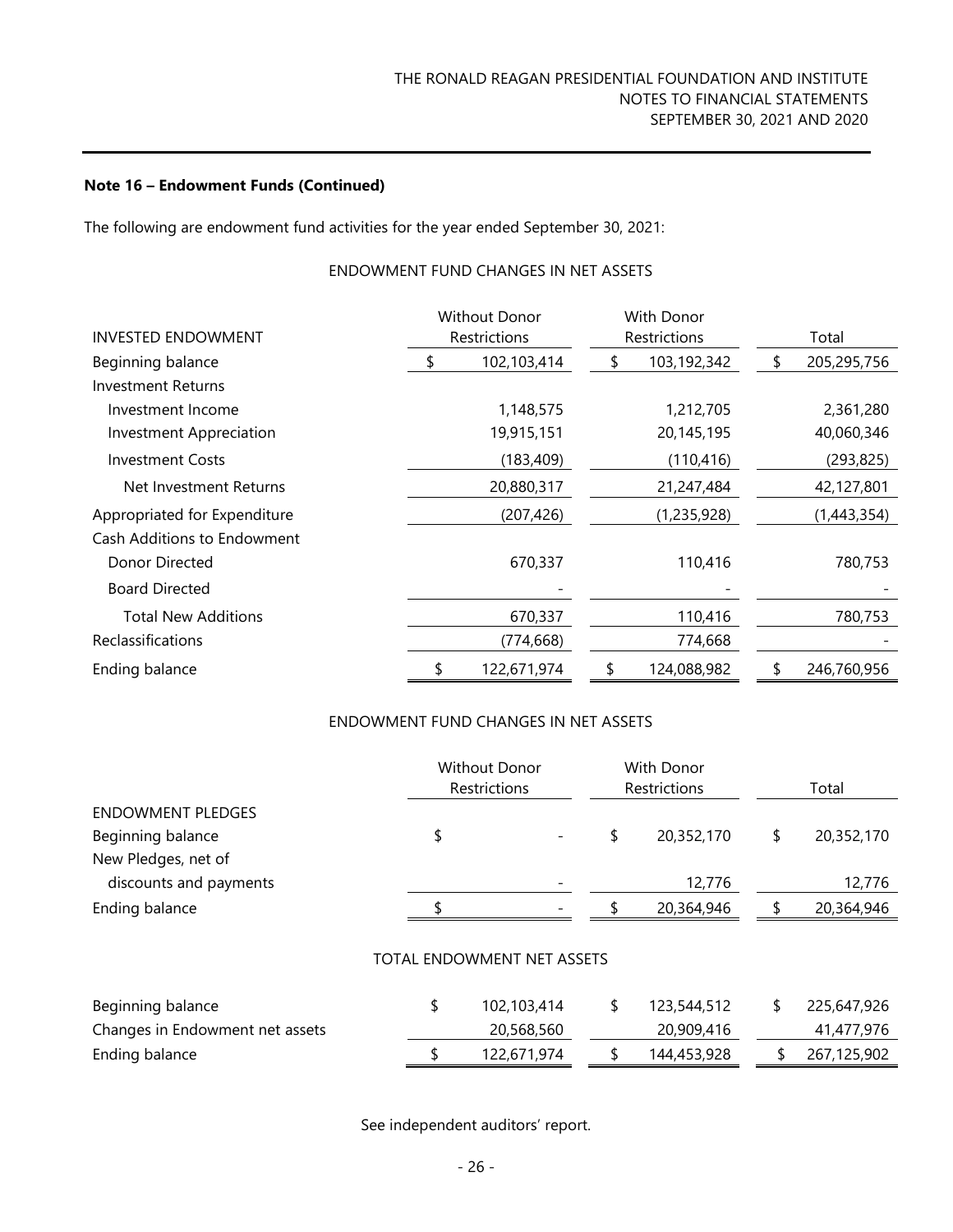The following is the composition of the endowment fund at September 30, 2020:

|                                    | <b>Without Donor</b> |                          | With Donor          |             |   |             |  |
|------------------------------------|----------------------|--------------------------|---------------------|-------------|---|-------------|--|
|                                    |                      | <b>Restrictions</b>      | <b>Restrictions</b> |             |   | Total       |  |
| General Endowment                  | \$                   | 27,875,278               | \$                  | 79,810,672  | S | 107,685,950 |  |
| Education                          |                      |                          |                     |             |   |             |  |
| Annenberg/Education Activities     |                      |                          |                     | 12,823,372  |   | 12,823,372  |  |
| Reynolds/Discovery Center          |                      | $\overline{\phantom{a}}$ |                     | 7,611,036   |   | 7,611,036   |  |
| Reynolds/Museum Maintenance        |                      |                          |                     | 2,947,262   |   | 2,947,262   |  |
| Funds Functioning as Endowment     |                      | 74,228,136               |                     |             |   | 74,228,136  |  |
|                                    |                      | 102,103,414              |                     | 103,192,342 |   | 205,295,756 |  |
| Endowment Pledges at Present Value |                      |                          |                     | 20,352,170  |   | 20,352,170  |  |
| <b>Total Endowment Net Assets</b>  |                      | 102,103,414              |                     | 123,544,512 |   | 225,647,926 |  |

The following are endowment fund activities for the year ended September 30, 2020:

# ENDOWMENT FUND CHANGES IN NET ASSETS

|                                    | <b>Without Donor</b> |  | With Donor          |  |             |  |
|------------------------------------|----------------------|--|---------------------|--|-------------|--|
| <b>INVESTED ENDOWMENT</b>          | <b>Restrictions</b>  |  | <b>Restrictions</b> |  | Total       |  |
| Beginning balance                  | 100,013,963          |  | 101,781,470         |  | 201,795,433 |  |
| <b>Investment Returns</b>          |                      |  |                     |  |             |  |
| Investment Income                  | 1,464,048            |  | 1,497,475           |  | 2,961,523   |  |
| Investment Appreciation            | 1,086,715            |  | 1,111,528           |  | 2,198,243   |  |
| <b>Investment Costs</b>            |                      |  |                     |  |             |  |
| Net Investment Returns             | 2,550,763            |  | 2,609,003           |  | 5,159,766   |  |
| Appropriated for Expenditure       | (461, 312)           |  | (1, 198, 131)       |  | (1,659,443) |  |
| <b>Cash Additions to Endowment</b> |                      |  |                     |  |             |  |
| Donor Directed                     |                      |  |                     |  |             |  |
| <b>Board Directed</b>              |                      |  |                     |  |             |  |
| <b>Total New Additions</b>         |                      |  |                     |  |             |  |
| Reclassifications                  |                      |  |                     |  |             |  |
| Ending balance                     | \$<br>102,103,414    |  | 103,192,342         |  | 205,295,756 |  |